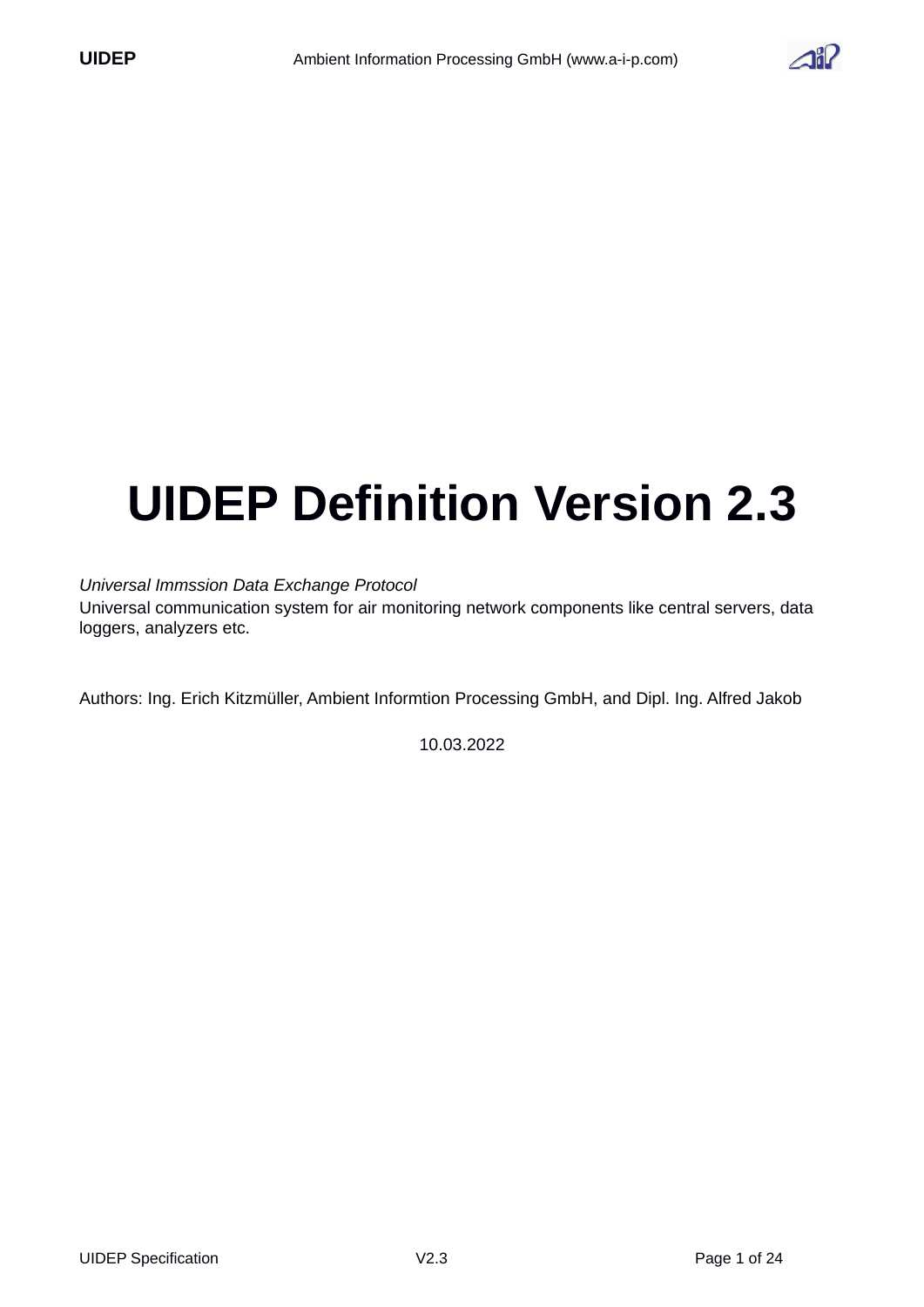

# **Contents**

| 3.2. Services provided by the an analyzer for controling the operating mode13                     |  |
|---------------------------------------------------------------------------------------------------|--|
|                                                                                                   |  |
|                                                                                                   |  |
|                                                                                                   |  |
|                                                                                                   |  |
|                                                                                                   |  |
|                                                                                                   |  |
| 3.7. Service provided by the monitoring network center for the reception of event notifications17 |  |
|                                                                                                   |  |
|                                                                                                   |  |
|                                                                                                   |  |

## **Revision history**

| Version | Date       | Changes                                                                                                                  |
|---------|------------|--------------------------------------------------------------------------------------------------------------------------|
| 2.0     | 2019-07-25 | Complete redesign of the specification                                                                                   |
| 2.1     | 2019-11-21 | Recommendations for operating modes, operating statuses etc.                                                             |
| 2.2     | 2020-04-10 | Representation of operating modes for devices, where each component<br>has a separate operating mode; operating mode 'G' |
| 2.3     | 2022-03-10 | Modified the return port for the answers to the device detection broadcast                                               |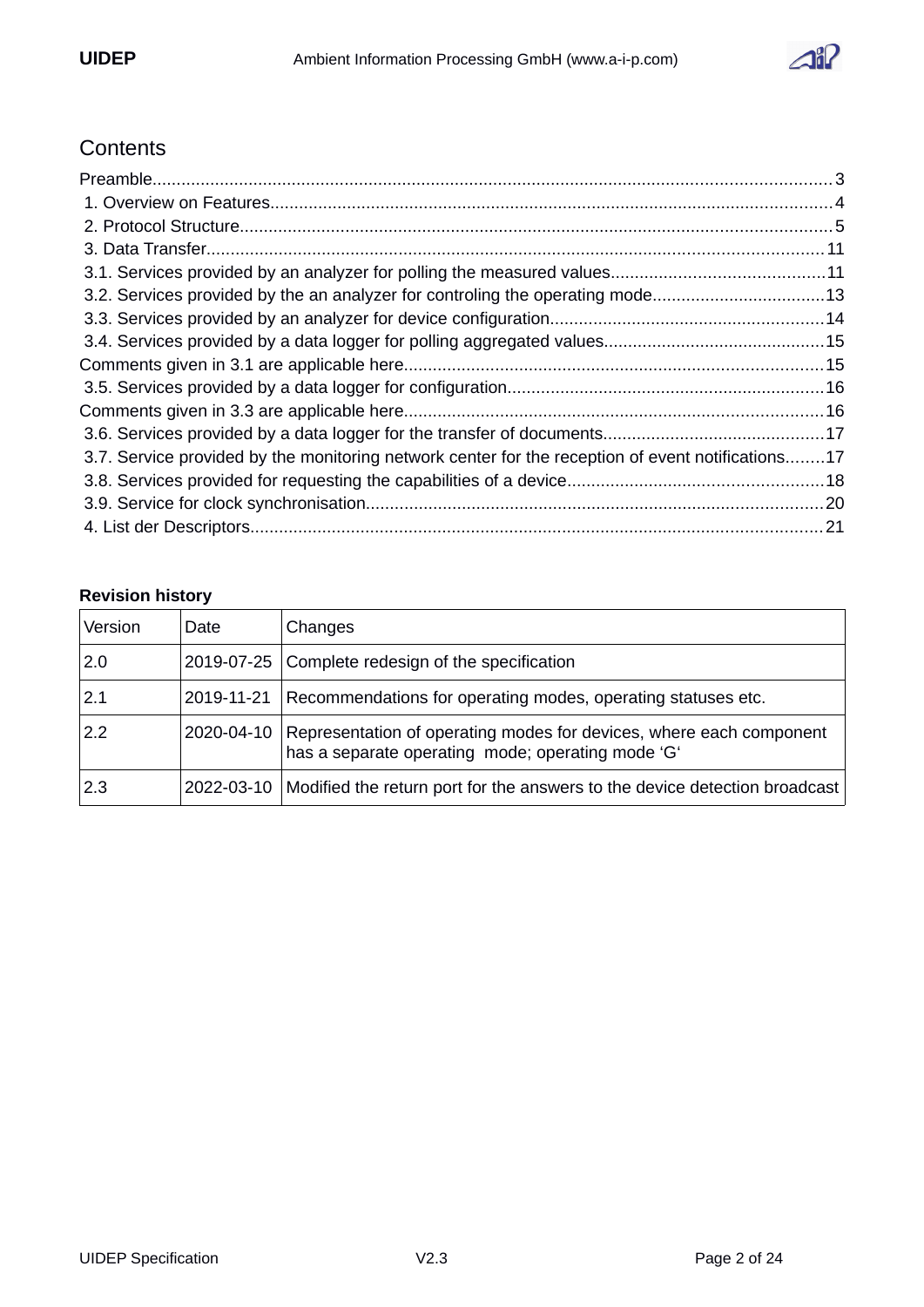

# <span id="page-2-0"></span>**Preamble**

The current de-facto standard for the communication between analyzers and data loggers is the socalled Bavaria-Hessia protocol, which works with serial cables as well as with LAN connections (TCP, UDP). Coming from the times of serial communication, it has several serious limitations, regarding the number of transferable components and statuses. This is now causing some problems, since network operators need, in addition of the pollutant or meteorlogical parameter the device measures, more internal parameters, like temperature and pressure in some modules, and statuses of the analyzers for quality assurance purposes.

**UIDEP** provides a modern standard, which has no imminent limints regarding the number of components and statuses, and it based on widely used protocols and formats – HTTP, JSON, REST – to make it easy to implement.

This protocol covers the communication between analyzer and data logger as well as other cases of communication, especially the data transfer between the monitoring network central and data loggers and the transfer of data from the monitoring network central to interested parties.

**UIDEP** therefore means the following

- a JSON structure to represent measured values and other data, which are transfered within a monitoring network
- transfering data in said JSON structure over HTTP as a network protocol (additionally there is a UDP broadcast for the automatic recognition of devices within the local network)
- said JSON structure as a file format for the transfer of data in files (e.g. from one network to another)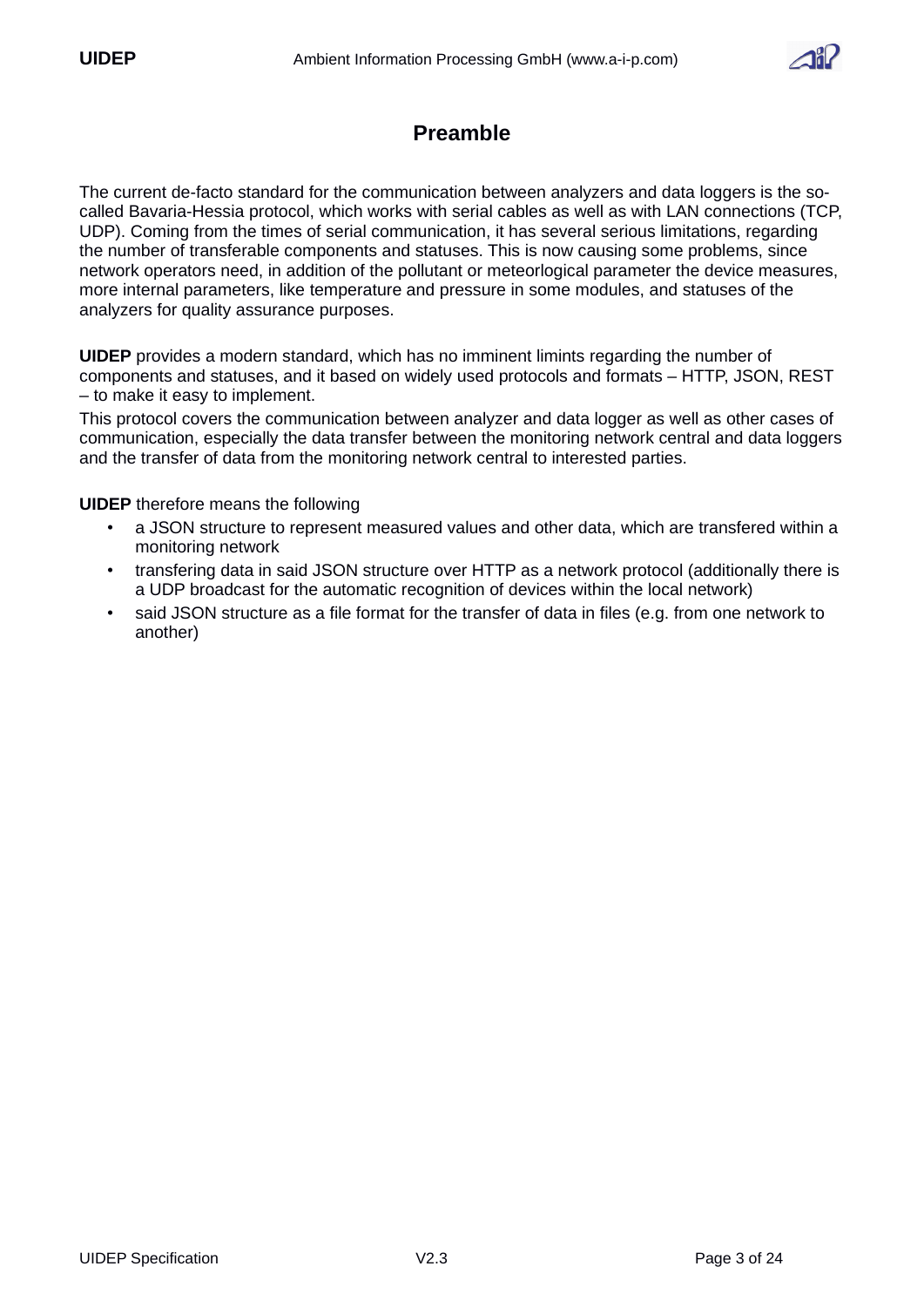

# <span id="page-3-0"></span> **1. Overview on Features**

In order to replace the tried-and-true Bavaria-Hessia-Protocol, it is obviously necessary to provide all functions of the Bavaria-Hessia-Protokoll in UIDEP as well. Furthermore, some new features are introduced, especially for the automatic device detection in the local network of a monitoring station.

Features regarding the communication between analyzer and data logger:

- Polling of the currently measured values and statuses
- Switching the operating mode of the analyzer (especially for automatic function checks)
- Changing the communication settings of the analyzer
- Clock synchronisation
- Detection of UIDEP-enabled analyzers in the local network of the monitoring station
- Querying the capabilities of a device

Features regarding the communication between data logger and monitoring network center:

- Polling of currently measured values and aggregated values (e.g. half-hour medium values)
- Polling of the results of the automatic function checks (often called "calibration")
- Controling the analyzers that are connected to the data logger
- Configuring the analyzers that are connected to the data logger
- Configuring the data logger
- Sending additional files from the data logger to the monitoring network center
- Event notification in case of unusual conditions
- Clock synchronisation

Features regarding the communication between the monitoring network center and arbitrary recipients (e.g. other monitoring networks, internet services etc.)

• Polling of aggregated values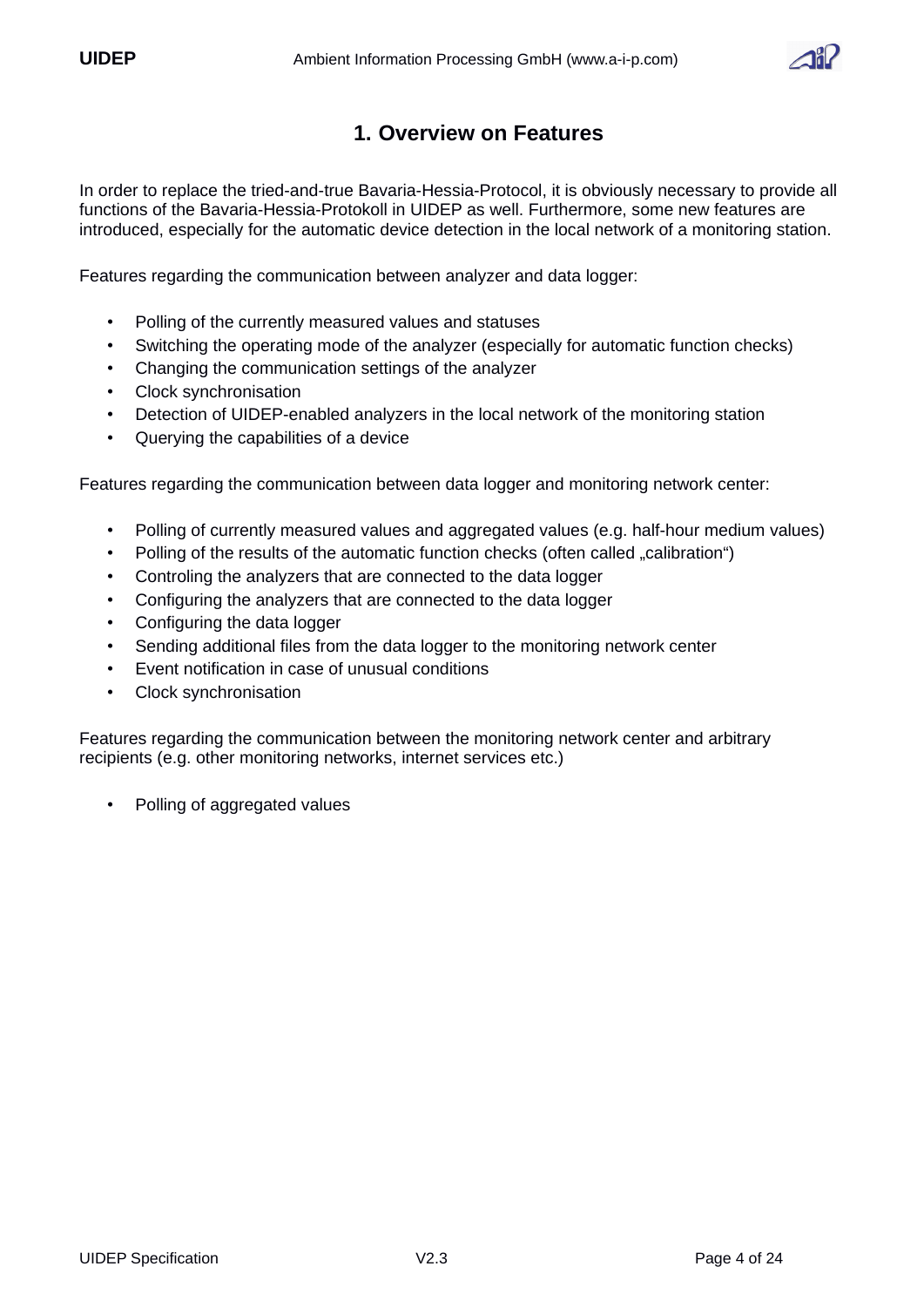

# <span id="page-4-0"></span> **2. Protocol Structure**

The data structure spans over several hierachical levels; depending on the source and the destination of the communications, some levels may be unnecessary and are therefore omitted. This are the levels of the hierachy:

- Organisation (monitoring network operator)<br>• Station (point of measurements)
- Station (point of measurements)
- Device/Analyzer
- Sensor/Component/Channel
- Value

Example of JSON-Data<sup>[1](#page-4-1)</sup>, which a data logger receives from an analyzer:

```
{
   "Device":"Horiba APNA/370",
 "SN":"12345678",
 "Components": [
     {
        "ID":"178",
        "Value": 6.543
     },
     {
       "ID":"179",
        "Value": 2.345,
        "ErrSts": ["F"]
     }
   ]
}
```
<span id="page-4-1"></span><sup>1</sup>Spaces and line breaks are optional in JSON; in this document, we include them for improved readability UIDEP Specification V2.3 Page 5 of 24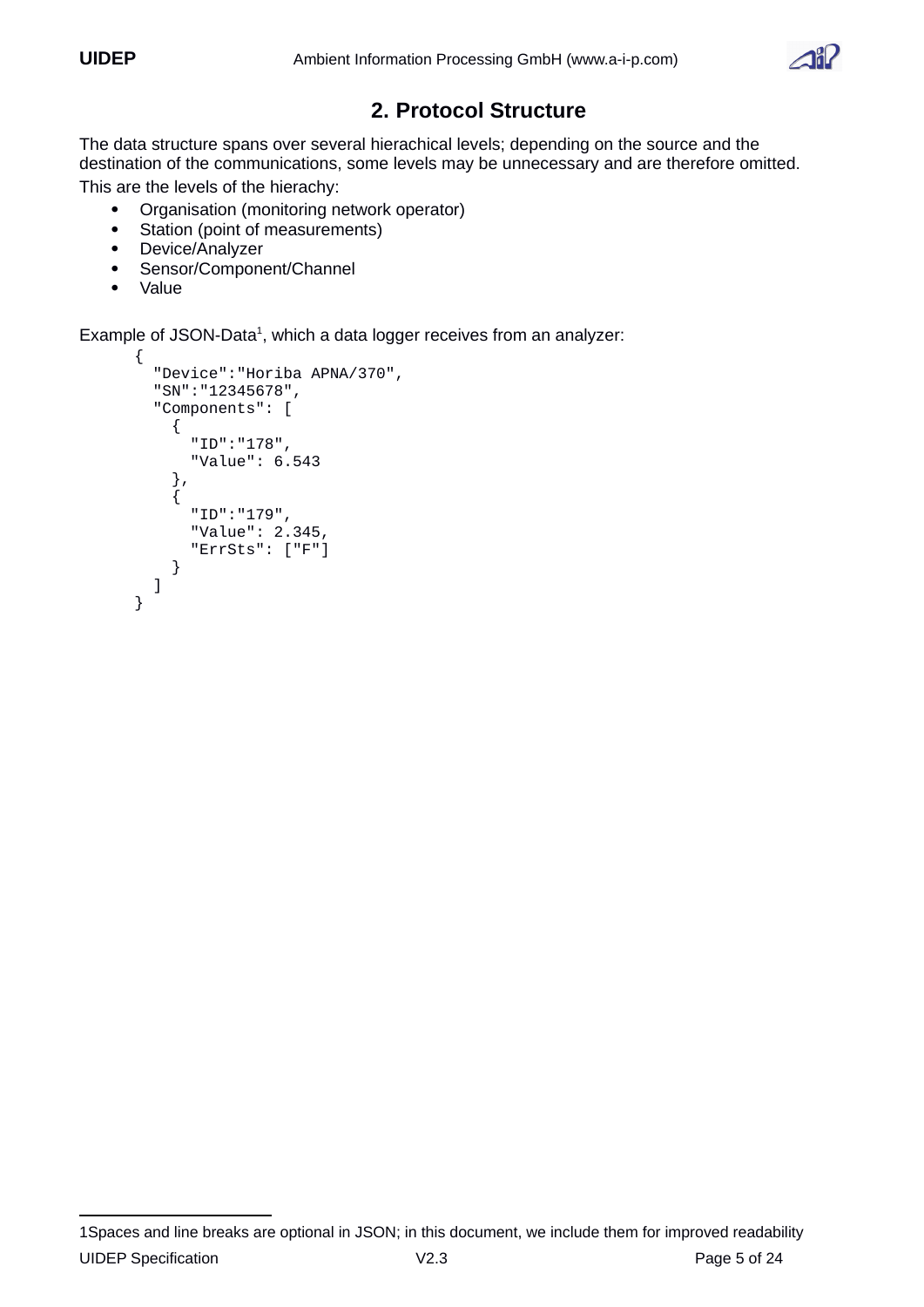

When the data logger sends this data to the monitoring network center at a later time, it adds some information on a new level of hierachy, and it also amends the exiting levels with new fields:

```
{
   "Station": "AIP-Teststation",
   "Time": "2015-05-19T11:30:00+01:00",
   "AvgTime": 1800,
   "Devices": [
     {
       "Device":"Horiba APNA/370",
       "SN":"12345678",
       "Components": [
         {
           "Component":"NO2",
           "ID":"178",
 "Unit": "ppb",
 "Value": 6.543,
           "MinValue": 0.112,
           "MaxValue": 11.778,
           "StdDev": 1.44,
           "Valid": true
         },
         {
           "Component":"NO",
           "ID":"179",
 "Unit": "ppb",
 "Value": 2.345,
           "MinValue": 0.012,
           "MaxValue": 4.778,
           "StdDev": 0.74,
           "Valid": true
         }
       ]
     },
     {
       "Device":"Horiba APOA/370",
       "SN":"12345679",
       "Components": [
         {
           "Component":"O3",
           "ID":"211",
 "Unit": "ppb",
 "Value": 16.543,
           "MinValue": 3.112,
           "MaxValue": 31.778,
           "StdDev": 2.44,
           "OpSts": ["N"],
           "Valid": true
         }
       ]
    }
  ] 
}
```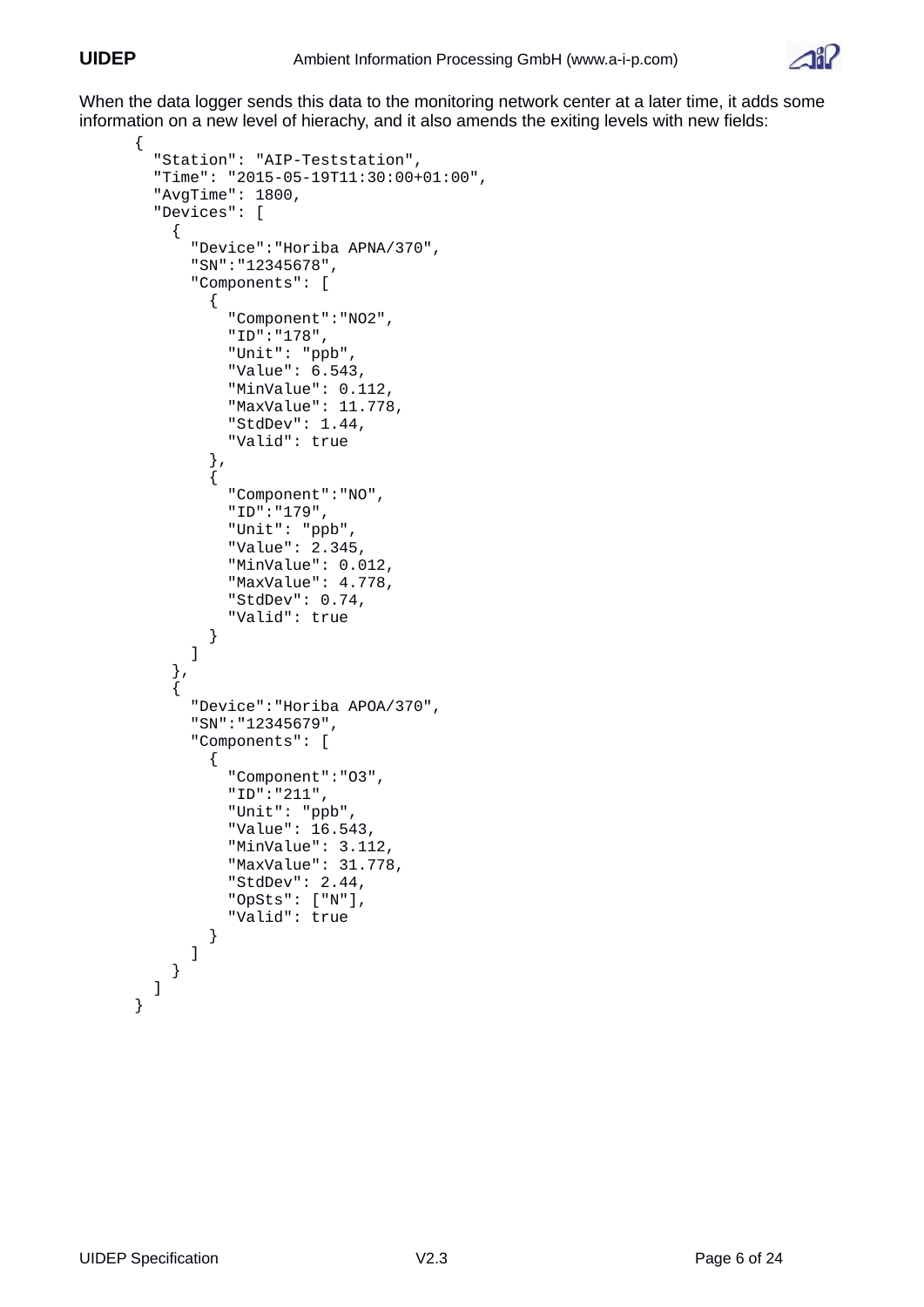

The following rules are in effect:

- I. Each source only provides fields whose correct contents it knows; all other fields are omitted. For example, a device without a clock does not provide a (fictional) timestamp.
- II. Fields with empty content may and shall be omitted completely.
- III. The order of fields within an object is not relevant, there is no mandatory order and each possible order leads to the same interpretation.
- IV. Each field is allocated to exactly one level of hierachy.
- V. Fields of a lower hierachical level may be pulled up to a higher level if their value is identical for all objects on the lower level. For example, the time of measurement can be provided on the level of "station" if its value is the same for all "components". This avoids unnecessary repetitions.
- VI. If there is only one object on a hierachical level (e.g. only on component in an analyzer), it can be combined with the parent object on the level above. (Flattening)

# Example for rule I:

```
Wrong:
```

```
{
          "Device":"ACME Sensor XYZ",
          "SN":"12345678",
          "Components":[
             {
               "ID":"178",
               "Value": 6.543,
               "Time": ""
             }
          ]
       }
Correct: 
       {
          "Device":"Horiba APNA/370",
          "SN":"12345678",
          "Components":[
             {
               "ID":"178",
               "Value": 6.543
            }
          ]
       }
```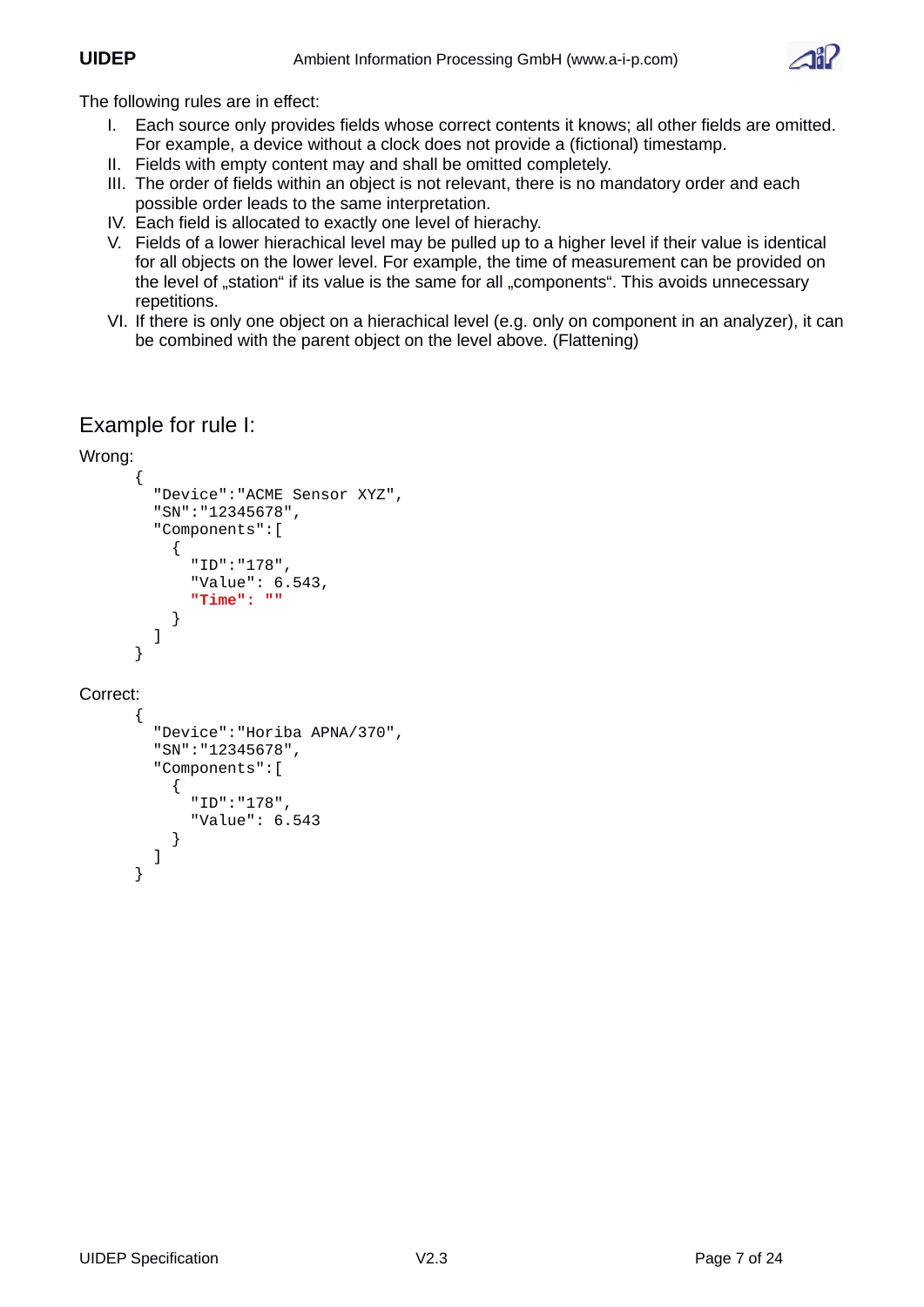

# Example for rule II:

Representation variant 1 (valid but not recommended):

```
{
   "Device":"ACME Sensor XYZ",
   "SN":"12345678",
   "Components":[
     {
        "ID":"178",
        "Value": 6.543,
        "ErrSts":[], 
        "OpSts":[]
     }
   ]
}
```
Representation variant 1 – same meaning as representation variant 1:

```
{
   "Device":"Horiba APNA/370",
   "SN":"12345678",
   "Components":[
     {
        "ID":"178",
        "Value": 6.543
     }
   ]
}
```
# Example for rule III:

```
Representation variant 1: 
       {
          "Device":"ACME Sensor XYZ",
          "SN":"12345678",
          "Components":[
             {
               "ID":"178",
               "Value": 6.543,
               "ErrSts":["A","B"],
               "OpSts":["M"]
            }
          ]
       }
```
Representation variant 2 – same meaning as representation variant 1:

```
{
   "SN":"12345678",
   "Components":[
     {
       "Value":6.543,
 "OpSts":["M"],
 "ErrSts":["B","A"],
       "ID":"178"
     }
 ],
   "Device":"ACME Sensor XYZ" 
}
```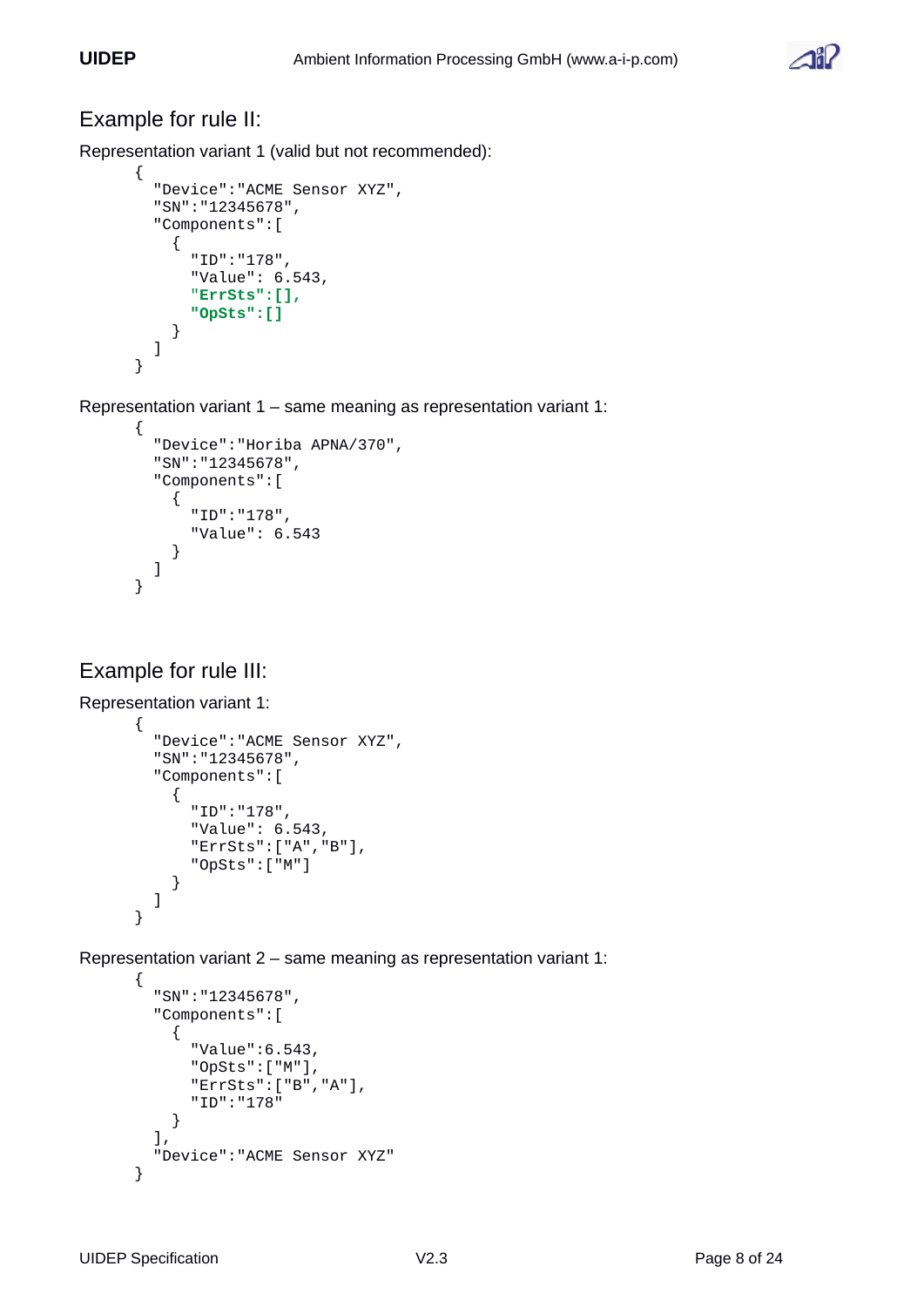

# Example for rule V:

```
Representation variant 1: 
      {
          "Device":"ACME Sensor XYZ",
         "SN":"12345678",
          "Components":[
            {
              "ID":"178",
              "Value":6.543,
              "Time":"2015-05-19T11:30:00.000+01:00",
              "ErrSts":["A","B"],
              "OpSts":["M"]
       },
      \{ "ID":"179",
              "Value":1.345,
              "Time":"2015-05-19T11:30:00.000+01:00",
              "ErrSts":["A","B"],
              "OpSts":["M"]
           }
         ]
      }
```
Representation variant 2 – same meaning as representation variant 1 :

```
{
   "Device":"ACME Sensor XYZ",
   "SN":"12345678",
   "ErrSts":["A","B"],
   "Time":"2015-05-19T11:30:00.000+01:00",
 "OpSts":["S"],
 "Components":[
     {
       "ID":"178",
       "Value": 6.543
     },
     {
       "ID":"179",
       "Value": 1.345
     }
   ]
}
```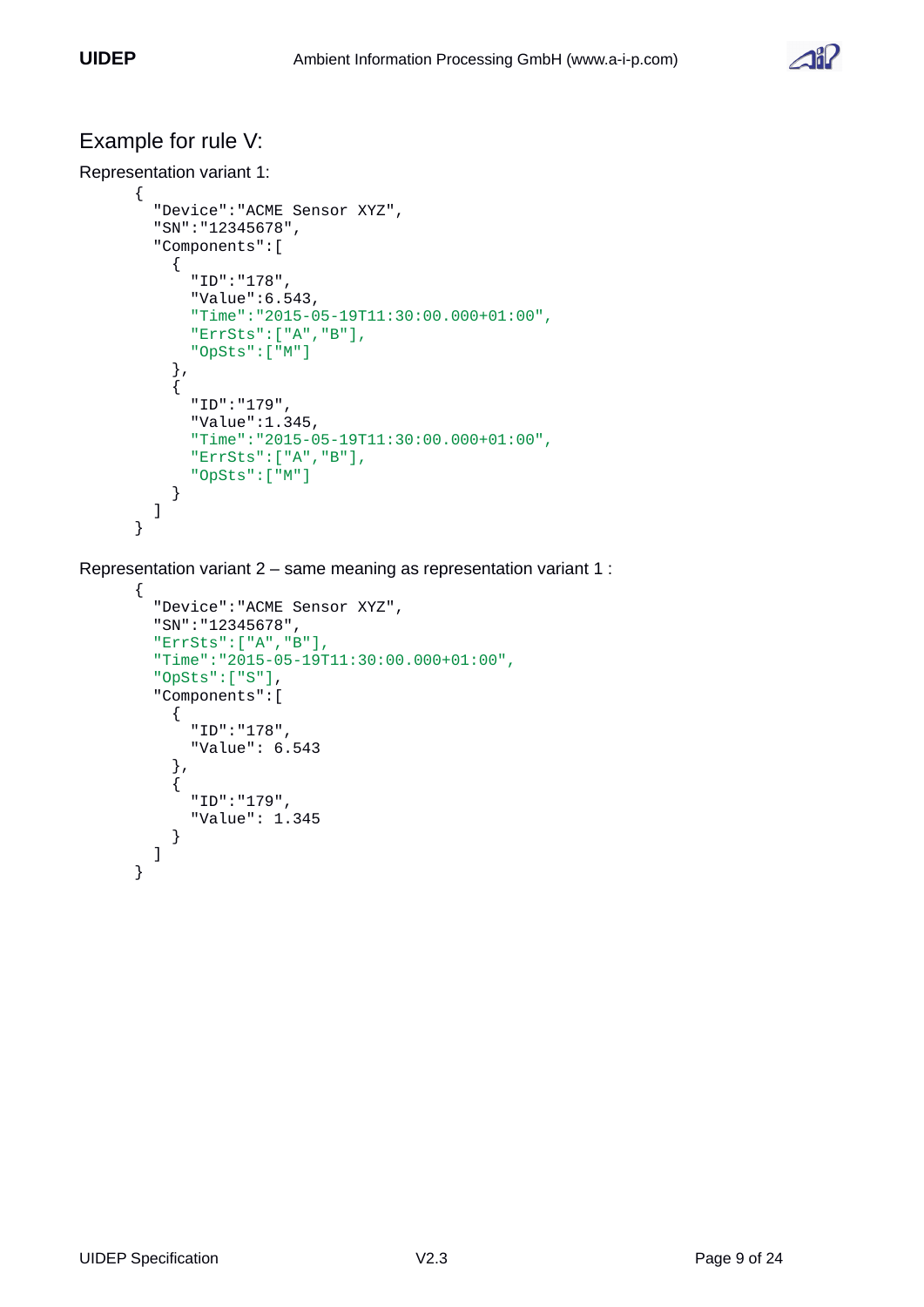

# Example for rule VI:

```
Representation variant 1: 
      {
         "Device":"ACME Sensor XYZ",
         "SN":"12345678",
         "Components": [
           {
             "ID":"178",
             "Value": 6.543,
             "Time": "2015-05-19T11:30:00.000+01:00",
       "ErrSts": ["A","B"],
       "OpSts": ["M"]
           }
         ]
      }
```
Representation variant 2 – same meaning as representation variant 1:

```
{
   "Device":"ACME Sensor XYZ",
 "SN":"12345678",
 "ID":"178",
   "Value": 6.543,
   "Time": "2015-05-19T11:30:00.000+01:00",
   "ErrSts": ["A","B"],
   "OpSts": ["M"]
}
```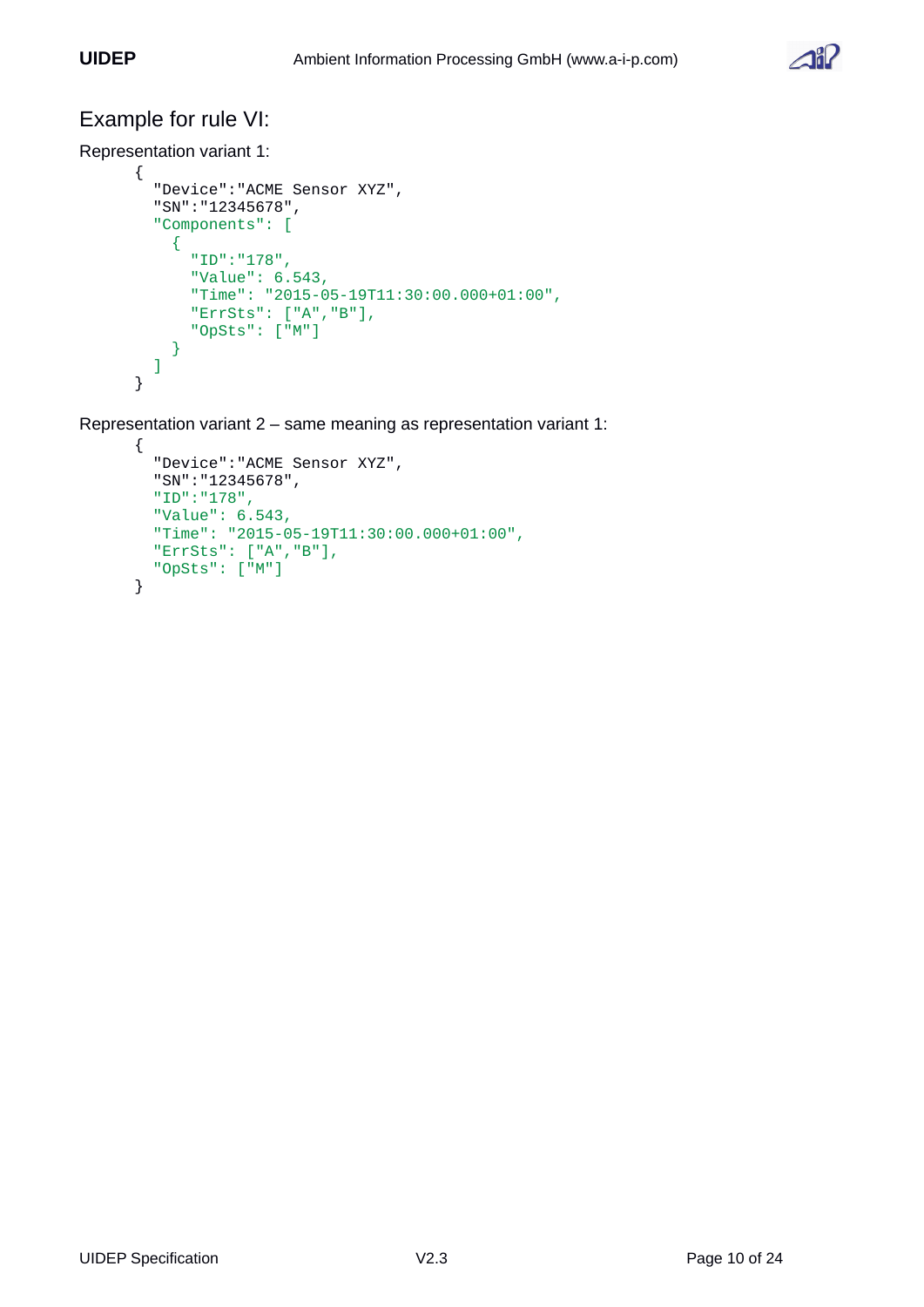

# <span id="page-10-1"></span> **3. Data Transfer**

UIDEP-enabled devices provide services for data transfer, which are designed REST-ful (REST = Representional State Transfer).

This means:

- The services are stateless, no need to save some state across requests
- Services are provided in a hierachcal structure
- http-Requests GET, POST, PUT, DELETE are used to request, create, change, delete data
- Intermediare agents in the network (firewall, gateways etc.) have no effect on the interface

#### **Delimitation: Authentification, encryption and credentials management**

Those aspects of the communication are outside of the scope of this specification. When such features are required, we recommend: HTTP-BASIC authentification or providing username and password as HTTP parameters in the URL. For an effective encryption, transfer UIDEP over HTTPS; use client and server certificates to safely authenticate the communication partners. Restrictions regarding the privileges of users and roles have to be arranged between the communications partners, and they are not within the scope of the UIDEP protocol specification.

Hint: the URL paths in the following descriptions, e.g. "/values/simple", are always relative to the base URL of the device. The base URL can be determined by the UIDEP device detection protocol, as it is returned in the field DevURL.

#### <span id="page-10-0"></span> **3.1. Services provided by an analyzer for polling the measured values**

Supported http-method: GET

Basic measured values: /values/simple Measured values with additional information: /values/complex

Without further request parameters, this service returns the values of all components of the analyzer for the most recent measurement.

Optional request parameters:

| ?component=id              | request data from this component only                                    |
|----------------------------|--------------------------------------------------------------------------|
| ?start=YYYY-MM-DD-hh-mm-ss | request historical data since start (incl.)                              |
| ?end=YYYY-MM-DD-hh-mm-ss   | request historical data till end (incl.)                                 |
| ?avgtime=n                 | request for averaged values<br>(averaging interval $n$ given in seconds) |
| ?valid=true                | only return valid measured values                                        |

```
Example:
{
   "Device":"Horiba APNA/370",
   "SN":"12345678",
   "Components": [
      \mathcal{L}_{\mathcal{L}_{\mathcal{L}}} "ID":"178",
          "Value": 6.543
      }
  ]
 }
```
Hints:

- /values/simple should return compact data with basic information only
- /values/complex should return all available supplementary information as well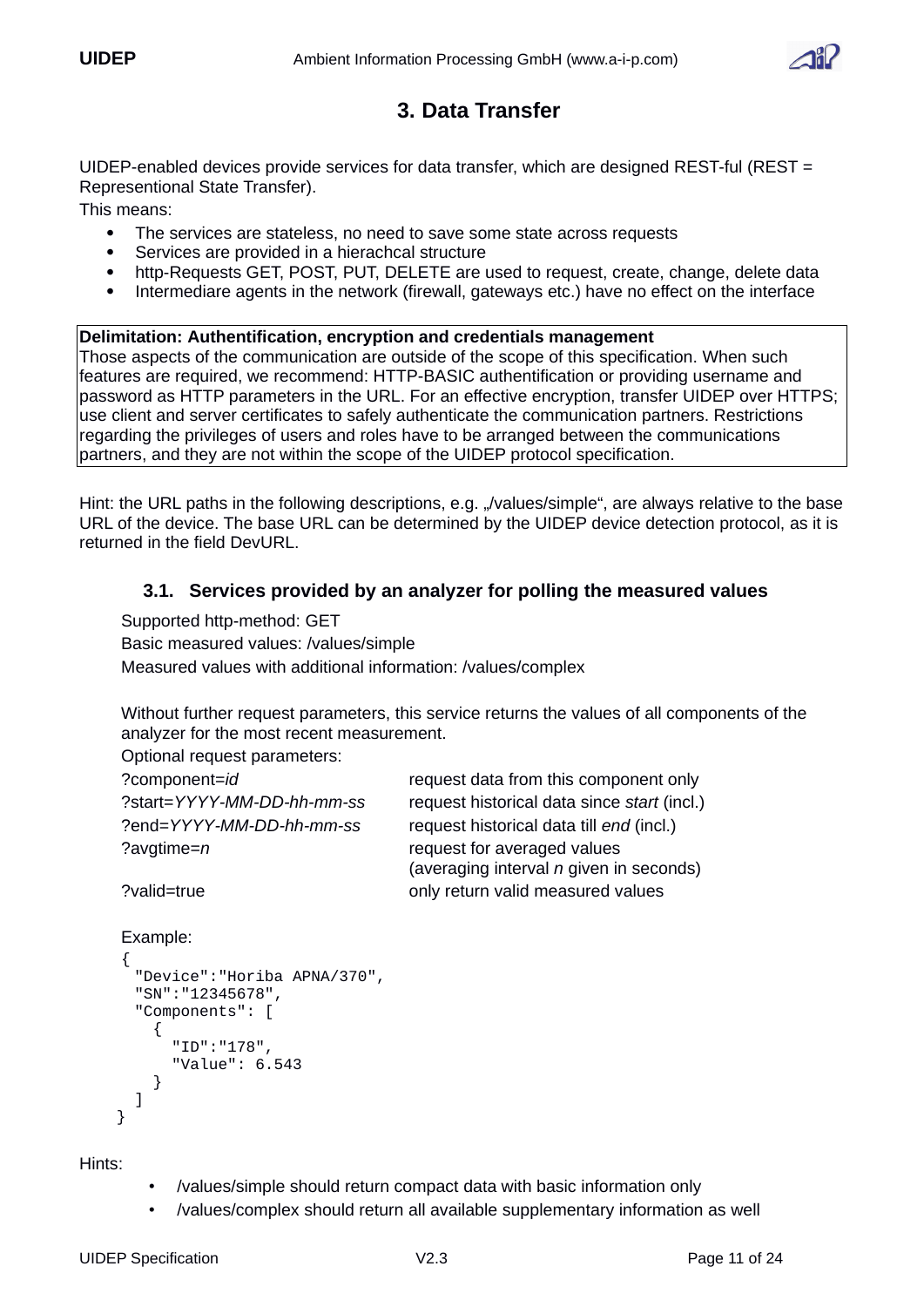

- it is recommended that /values/simple only returns the primary components (pollutants, meteorological values etc.) while /values/complex also returns values of internal sensors (flow, pressure, lamp voltage etc.)
- Operating status and error statuses, as far as they are necessary for the correct interpretation of the measured values, shall be returned by /values/simple
- "ID" is a unique, not necessarly descriptive identifier for each component. It is permited to proved a description of the component in the "Component" field (z.B. chemical formula of the pollutant). Many devices that support the Bavaria-Hessia protocol allow an assignment of a three-digit number for each component (or for the first component). This number, represented as a String in JSON, is a possible value for "ID"; any other unique string is allowed as well. It is recommended that users have a way to configure at least the IDs of the primary components returned by /values/simple. The supplimentary components provided by /values/complex can have a preset unique ID, e.g. "Flow4" for the forth flow sensor.

Recommendation for operating statuses and error statuses:

During normal operation, the measured values should have no operating status and no error status. This means, a status meaning "normal operation of the device" is not recommended.

Status are be represented by strings of arbitrary length; to avoid possible character set issues, it is recommended that only characters in the ASCII-range 33-126 are used (prefered upper-case letters, digits, lower-case letters).

Recommendations for often used operating statuses:

- "W": The device is in maintenance mode (usually initiated by a switch operated by the maintenance technician)
- "S": The device is in the automatic function check, span gas is inhaled
- "Z": The device is in the automatic function check, zero gas is inhaled
- "R": The device is operating in an extended measuring range. (It is not recommended to provide a status for the first respectively only operating range)

Recommendations for often used error statuses:

- "T": a temperature sensor of the device reports an inacceptible value
- "P": a pressure sensor of the device reports an inacceptible value
- "F": a pressure sensor of the device reports an inacceptible value
- "E": a problem regarding the power supply has been detected
- "L": a problem with the lamp has been detected (for analyzers using this measurement method)

For operating statuses and error statuses, which can appear on several places in the analyzer, it is recommended to add a number to the given letter for uniqueness. Example:

- "R3": "Range 3" the devices operates in the third range (operating status)
- "S2": "Span 2" The device is in the automatic function check, the second span gas is inhaled (operating status)
- "T4": "Temperature 4" the 4th temperature sensor reports an inacceptable value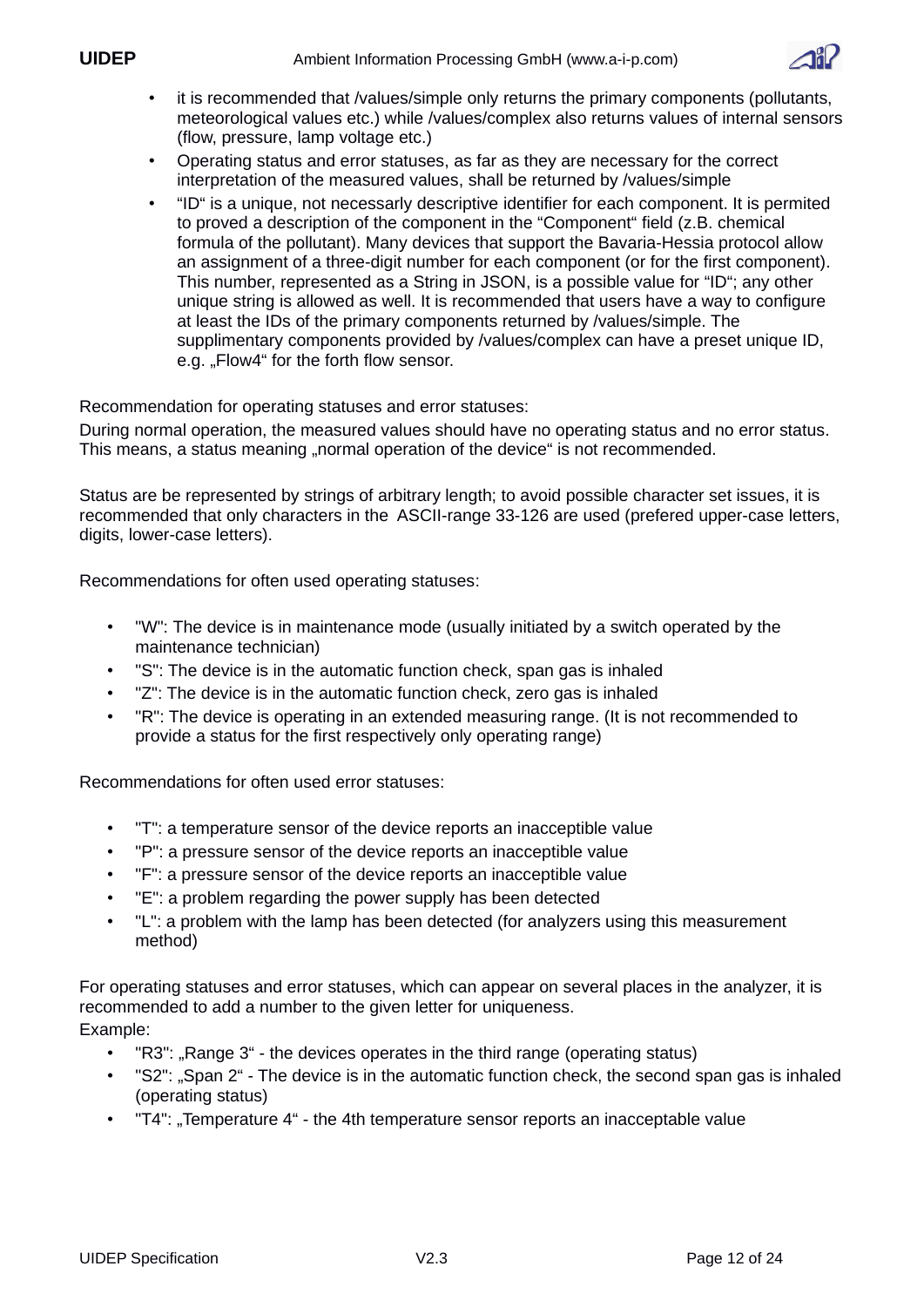

#### <span id="page-12-0"></span> **3.2. Services provided by the an analyzer for controling the operating mode**

Supported http-methods: GET (request operating mode), PUT (change operating mode) Read/write the operating mode: /mode

Notice: While operatings modes are conceptually allocated to the *components* level, rule V. allows to represent the mode on the *device* level when it affects all components of the device equally. (In prior versions of the UIDEP specification up to V2.1, the operating mode was conceptually allocated to the *device* level)

```
Example:
{ 
   "OperatingMode": "M" 
}
```
Example for a device, where each component has a separate operating mode (e.g. calibrators): {

```
 "Components": [
        {"ID":"178", "OperatingMode":"Z"},
      {^{\text{``ID''}: "179",}} "Operating Mode": "S"}
  \mathbf{I}}
```
When using the PUT method, the list of components can contain only some of the components of the device; the operating modes of all components not contained in the list are left unchanged.

Here are the recommendations for often used operating modes. Generally it is recommended that operating modes an the resulting operating statuses use corresponding identifiers, where applicable.

- "M": "Measuring" normal measurement operation
- "S": ..Span" automatic function check, span gas is inhaled
- "Z": ..Zero" automatic function check, zero gas is inhaled
- "G": "Gas phase titration" calibration, calibration gas is produced by GPT

Just like in the description of operating status, it is recommended to append a number to the letter to make the identifiers for related modes unique:

- "S1": span gas for the first test point is inhaled
- "S2": span gas for the second test point is inhaled
- "R1": first measurement range is active
- "R2": second measurement range is active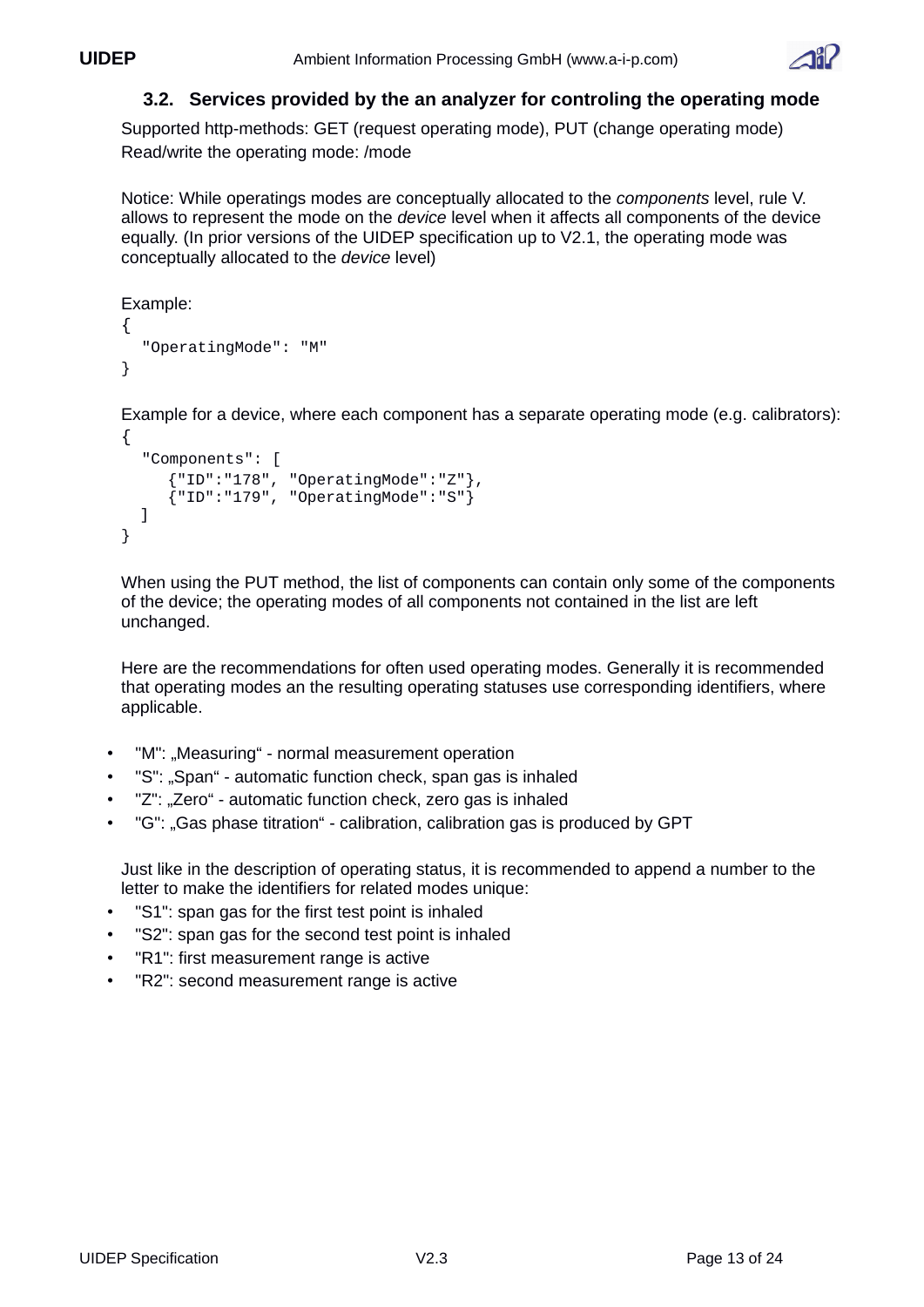

#### <span id="page-13-0"></span> **3.3. Services provided by an analyzer for device configuration**

Supported http-methods: GET (read configuration), PUT (change configuration) Read/write the configuration: /configuration

```
Example:
```

```
{ 
        "DevConfiguration": [
         {
           "SettingName":"foo",
           "DataType":"string",
           "MaxLength":10,
           "CurrentSetting":"bar"
         },
\{ "SettingName":"xyz",
           "DataType":"integer",
           "MinSetting":0,
           "MaxSetting":100,
           "CurrentSetting":50
         } 
        ]
    }
```
Recommended type names for "DataType":

- "string" string; allowed length is given in "MaxLength"
- "integer" integer number; the allowed range is given in "MinSetting" and "MaxSetting"
- "float" floating point number; the allowed range is given in "MinSetting" and "MaxSetting"
- "boolean" logcal value; possible values are *true* and *false*

Configuration data with a data type not listed above are only maintainable with a vendor specific program.

Devices which are not configurable by UIDEP should return the following response to a GET request (deliberately ignoring rule II on page 7):

```
{ 
   "DevConfiguration": []
}
```
When changing the configuration with a PUT request, only the parameters to be changed shall be supplied; the fields "DataType", "MaxLength", "MinSetting" and "MaxSetting" can be provided, but the analyzer shall ignore them.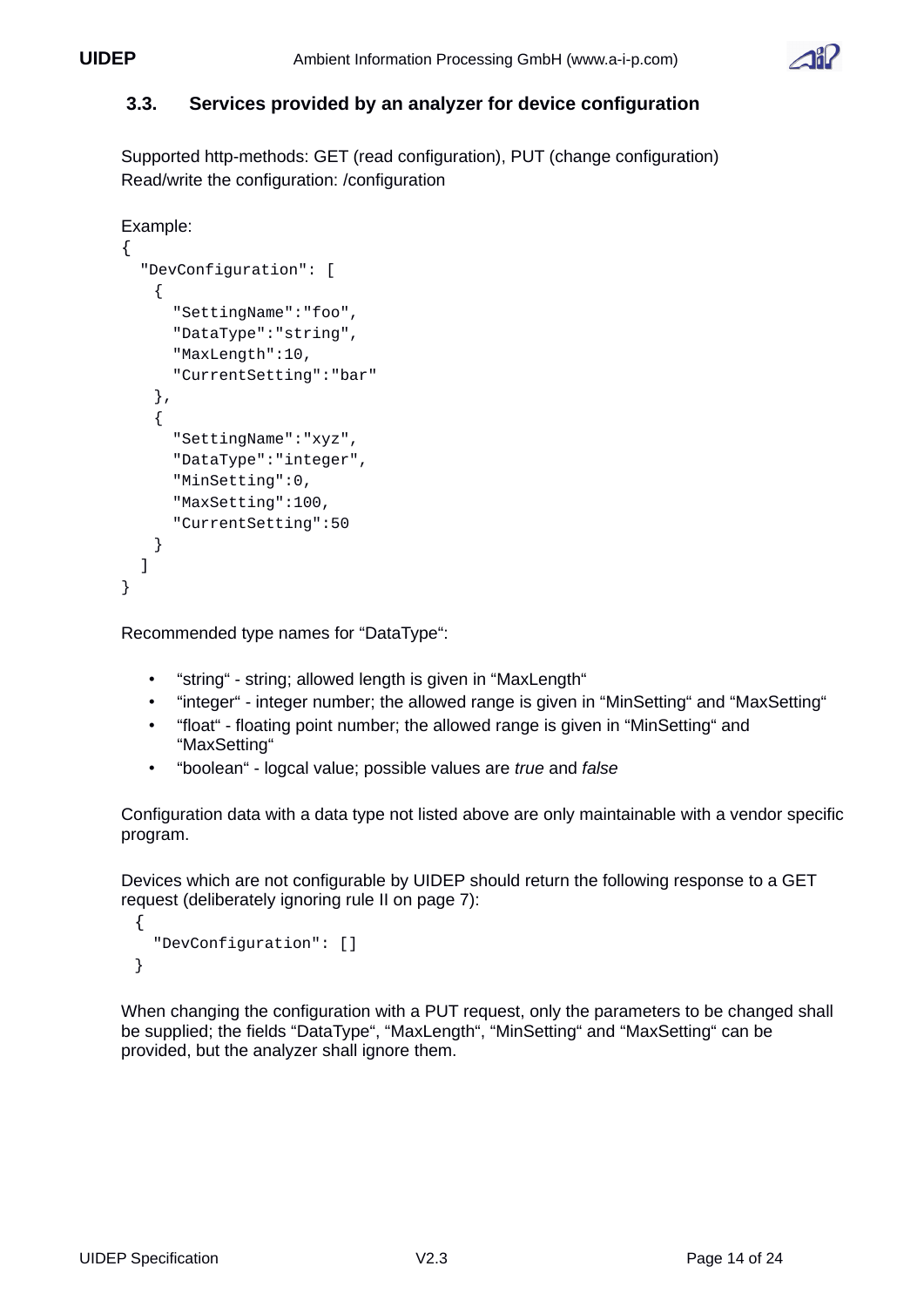

#### <span id="page-14-1"></span> **3.4. Services provided by a data logger for polling aggregated values**

Supported http-method: GET Basic measured values: /values/simple Measured values with additional information: /values/complex Function check results: /functioncheck

Without further request parameters, this service returns the values of all components of the analyzers for the most recent aggregation period.

Optional request parameters:

| ?start=YYYY-MM-DD-hh-mm-ss | request historical data since start (incl.)    |
|----------------------------|------------------------------------------------|
| ?end=YYYY-MM-DD-hh-mm-ss   | request historical data till end (incl.)       |
| ?avgtime=n                 | request for averaged values                    |
|                            | (averaging interval <i>n</i> given in seconds) |

```
Example:
```

```
{
   "Station": "AIP-Teststation",
   "Time": "2015-05-19T11:30:00.000+01:00",
   "AvgTime": 1800,
 "AmsType": "GEMI IOX",
 "Version": "3.02",
   "Devices": [
     {
       "Device":"Horiba APNA/370",
       "SN":"12345678",
       "Components": [
         {
           "Component":"NO2",
           "ID":"178",
 "Unit": "ppb",
 "Value": 6.543,
           "MinValue": 0.112,
           "MaxValue": 11.778,
           "StdDev": 1.44,
           "Valid": true,
           "ChkTime": "2015-05-19T11:30:00.000+01:00",
           "Refs": [
\{ "RefNo": 0,
               "NominalValue": 0.0,
               "CheckValue": 0.2
             },
\{ "RefNo": 1,
               "NominalValue": 120.0,
               "CheckValue": 118.85
             },
\{ "RefNo": 2,
               "NominalValue": 200.0,
               "CheckValue": 201.7
 }
           ]
         }
      ]
     }
   ] 
 }
```
<span id="page-14-0"></span>Comments given in 3.1 are applicable here.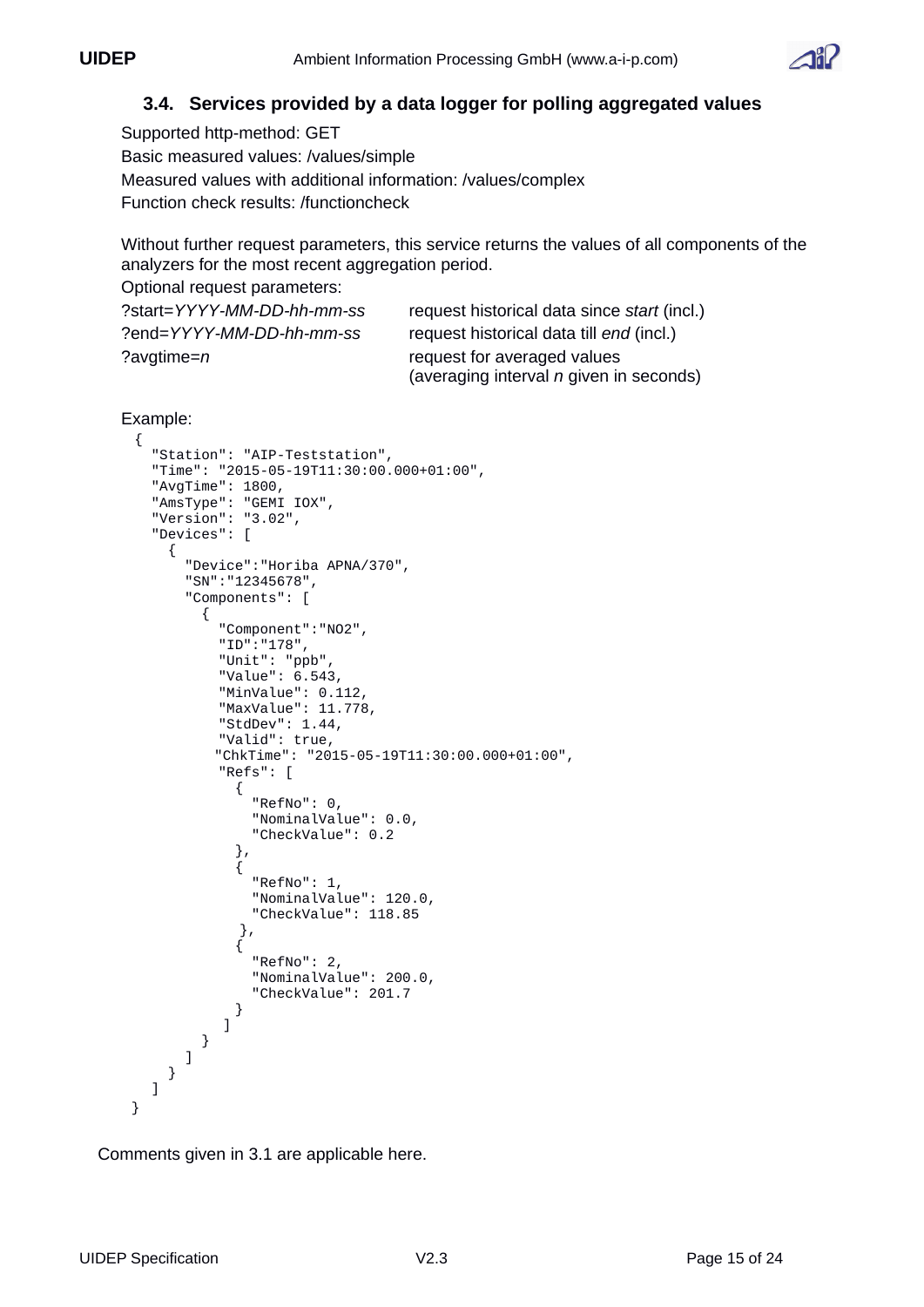

#### <span id="page-15-1"></span> **3.5. Services provided by a data logger for configuration**

Supported http-methods: GET (read configuration), PUT (change configuration) Read/write the configuration: /configuration

```
Example:
    { 
          "Station": "AIP-Teststation",
          "StationConfiguration": [
            {
              "SettingName":"foo",
              "DataType":"string",
              "MaxLength":10,
              "CurrentSetting":"bar"
           },
           {
              "SettingName":"xyz",
              "DataType":"integer",
              "MinValue":0,
             "MaxValue":100,
              "CurrentSetting":50
            }
          ],
          "Devices": [
            {
              "Device": "Horiba APNA/370",
             "SN": "12345678",
              "DevConfiguration": [
                 {
                  "SettingName":"bar",
                  "DataType":"string",
                  "MaxLength":10,
                  "CurrentSetting":"foo"
                },
\{ "SettingName":"abc",
                  "DataType":"integer",
                  "MinValue":0,
                  "MaxValue":60,
                  "CurrentSetting":20
                }
             ]
            }
          ]
       }
    }
```
<span id="page-15-0"></span>Comments given in 3.3 are applicable here.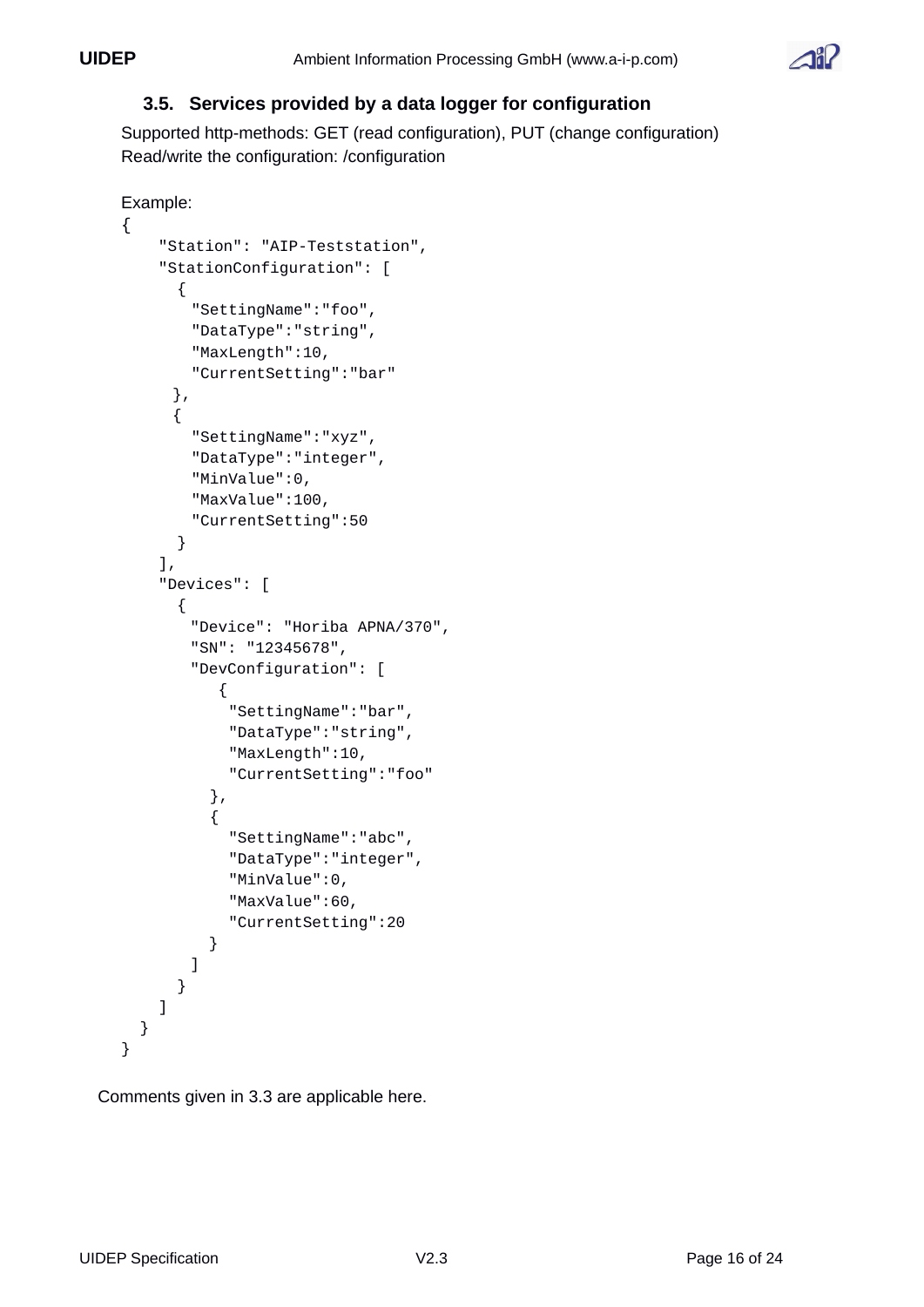

## <span id="page-16-1"></span> **3.6. Services provided by a data logger for the transfer of documents**

Supported http-methods: GET (request list, download document), POST (upload document) List of documents: /documents (only GET allowed) Download/Upload document: /documents/*filename*

```
Example for GET /documents:
{
 "Documents": [
    "somedocument.pdf",
     "anotherdocument.zip"
 ]
}
```
#### <span id="page-16-0"></span> **3.7. Service provided by the monitoring network center for the reception of event notifications**

Supported http-method: POST Send event notification: /eventnotification

```
Example:
```

```
{
 "Station": "AIP-Teststation",
 "Time": "2015-05-19T11:37:15.000+01:00",
 "EventType": "Invalid function check",
 "EventText": "Span gas bottle empty",
 "Device":"Horiba APNA/370",
 "SN":"12345678",
 "Components": [
    {
      "ID":"178"
    }
 ]
}
```
Recommended event types (field "EventType"):

- "Operating Status" → Information about changed operating status
- "Limit exceedance" → Information about values exceeding a limit
- "Device change" → Information about a exchanged analyzer
- "Invalid function check" → Notification about a failed function check
- "Restart" → Notification about a system restart (analzer or data logger)
- "System"  $\rightarrow$  Other messages automatically generated by the system
- "Manual"  $\rightarrow$  Notification manually generated by the user
- "Document transfer" → There are new documents waiting to be transferred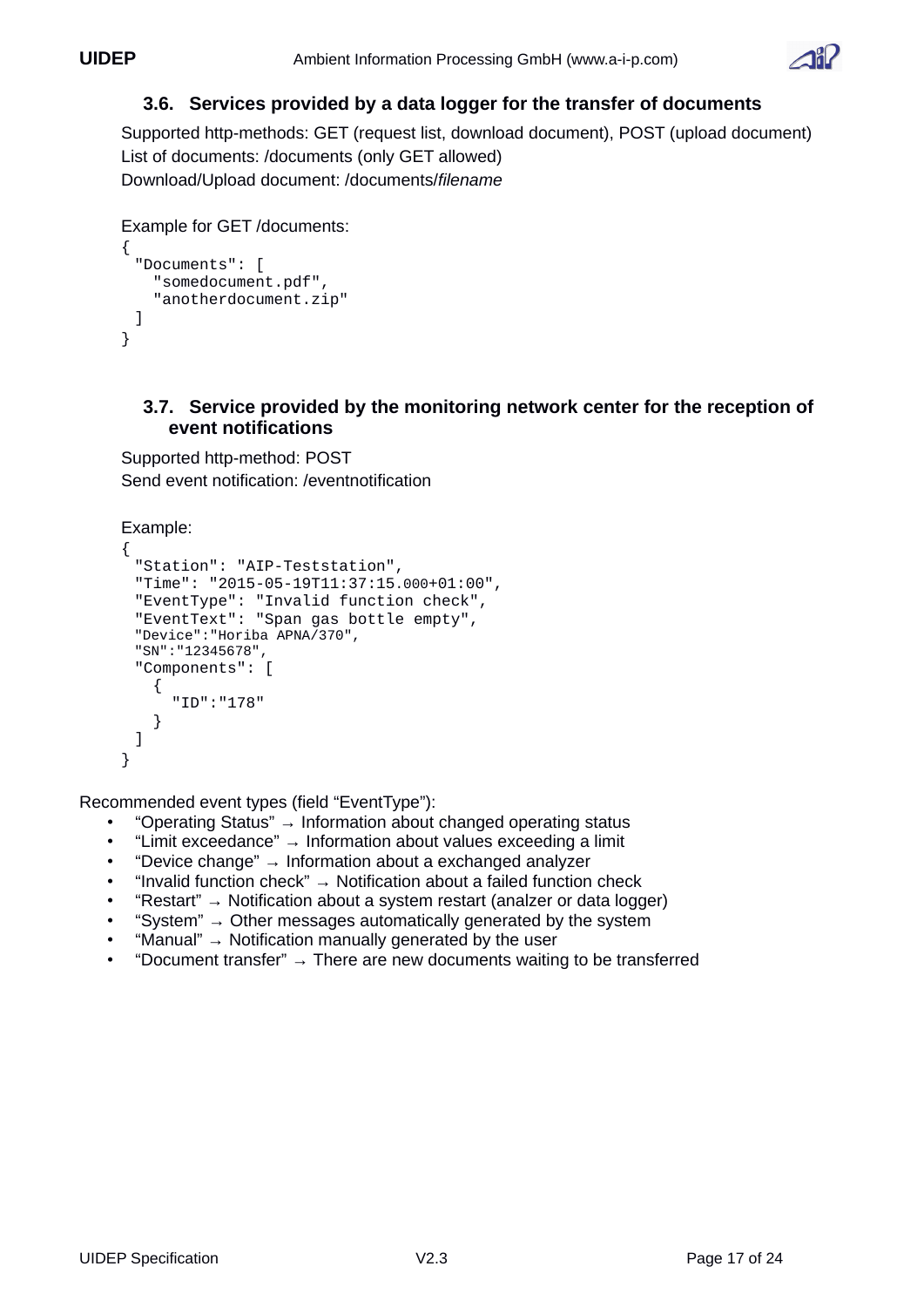

#### <span id="page-17-0"></span> **3.8. Services provided for requesting the capabilities of a device**

Supported http-method: GET List of capabilities: /capabilities

```
Example:
{
   "DevCapabilities": {
     "Descriptors": [
  "DevURL", "DevCapabilities", "Descriptors", "ChkTime",
  "CheckValue", "Component", "Components", "CurrentSetting", 
  "DataType", "DevConfiguration", "Device", "ErrSts",
      "EventText", "EventType", "HistoricalData",
  "ID", "IntSts", "LastCalibration", "MaxSetting", "MeasuredValues",
  "MinSetting", "NominalValue", "NotificationURL", "OperatingModes",
       "OperatingMode", "OpSts", "RefNo", "Refs", "Services",
      "SN", "StoragePeriod", "Time", "Unit", "Valid", "Value",
       "Version"
  ],
  "Services": [
      "values/simple", "values/complex", "configuration",
      "capabilities"
    ],
    "UIDEPVersion":"2.1"
 },
 "DevConfiguration": [
    {
      "SettingName": "SomeSetting", 
      "DataType":"integer",
  "MinSetting":0,
  "MaxSetting":100,
  "CurrentSetting":42
    },
    {
      "SettingName": "AnotherSetting",
      "DataType":"string",
      "MaxLength":50,
      "CurrentSetting":"FooBar"
    }
 ],
 "LastCalibration": "2015-05-19T11:37:15.000+01:00",
 "Features": {
    "TimeSynchronized": true,
    "HistoricalData": true,
    "Aggregations": [
      {
        "AvgTime": 5,
        "StoragePeriod": 86400
      },
      {
        "AvgTime": 300,
        "StoragePeriod": 864000
      },
      {
        "AvgTime": 1800,
        "StoragePeriod": 86400000
      }
    ]
 },
 "OperatingModes": [
\{ "OperatingMode": "M",
```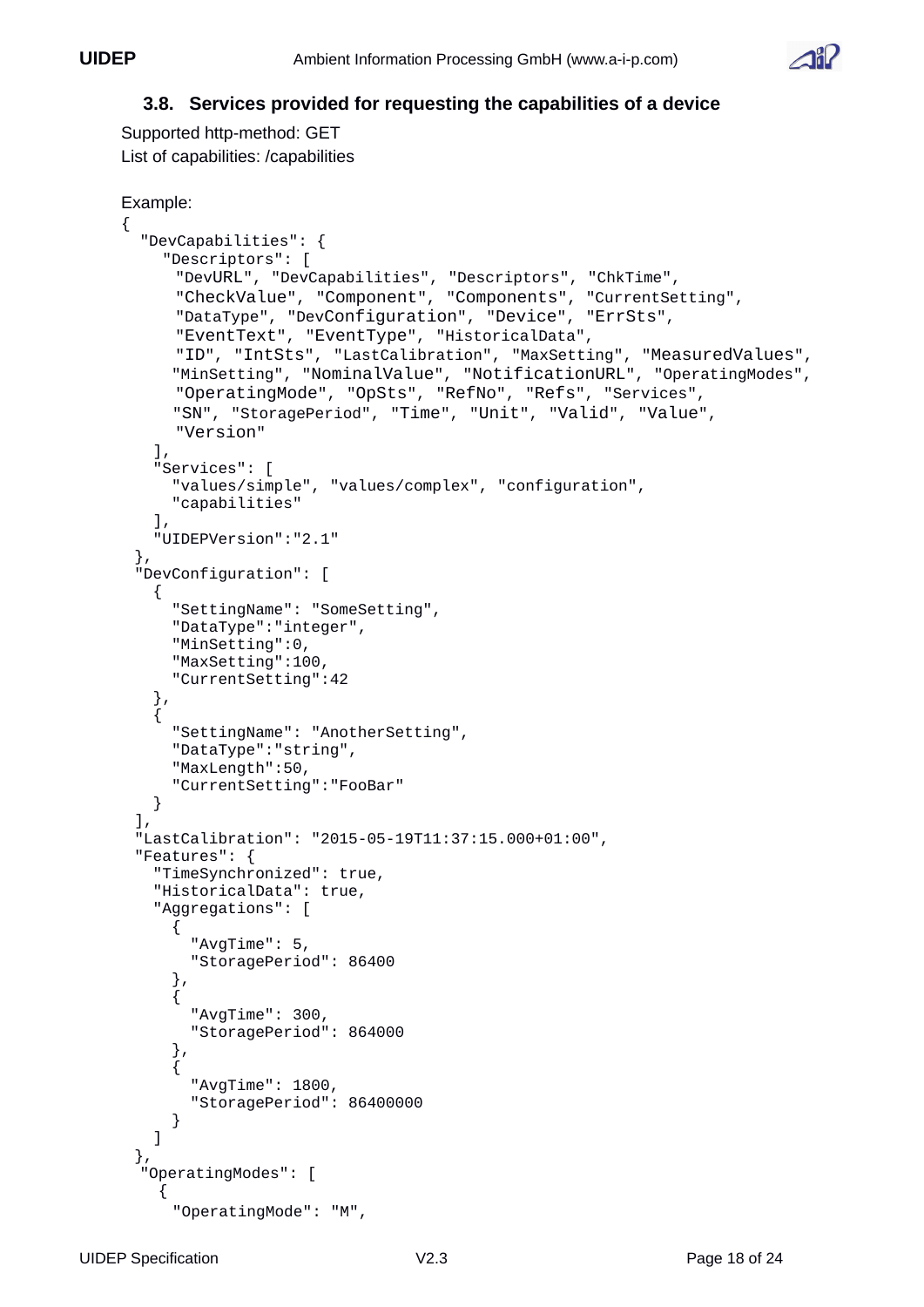

```
 "Description": "Measuring" 
     },
    \overline{f} "OperatingMode": "Z",
       "Description": "Zero Function Check"
     },
     { 
       "OperatingMode": "S",
       "Description": "Span Function Check"
     },
\{ "OperatingMode": "P",
       "Description": "Power saving mode (Standby)"
     }
 ],
 "OperatingStatuses": [
\{ "Status": "Z",
       "Description": "Zero function check active"
     },
     {
       "Status": "S",
       "Description": "Span function check active"
     },
     {
       "Status": "U",
       "Description": "Device in startup procedure"
     },
     {
       "Status": "D",
       "Description": "Device in shutdown procedure"
     }
 ]
 "ErrorStatuses": [
\{ "Status": "T",
       "Description": "Operating temperature not in acceptable range"
     },
\{ "Status": "N",
       "Description": "No response from sensor unit"
     }
   ]
}
```
Specifying "Descriptors" is optional (as it is only here for compability with prior version of UIDEP); it is recommended to omit this field. Recipients of UIDEP data must accept the presence of "Descriptors" but are not required to check its contents. If "Descriptors" is provided, it shall contain all UIDEP descriptors this device supports.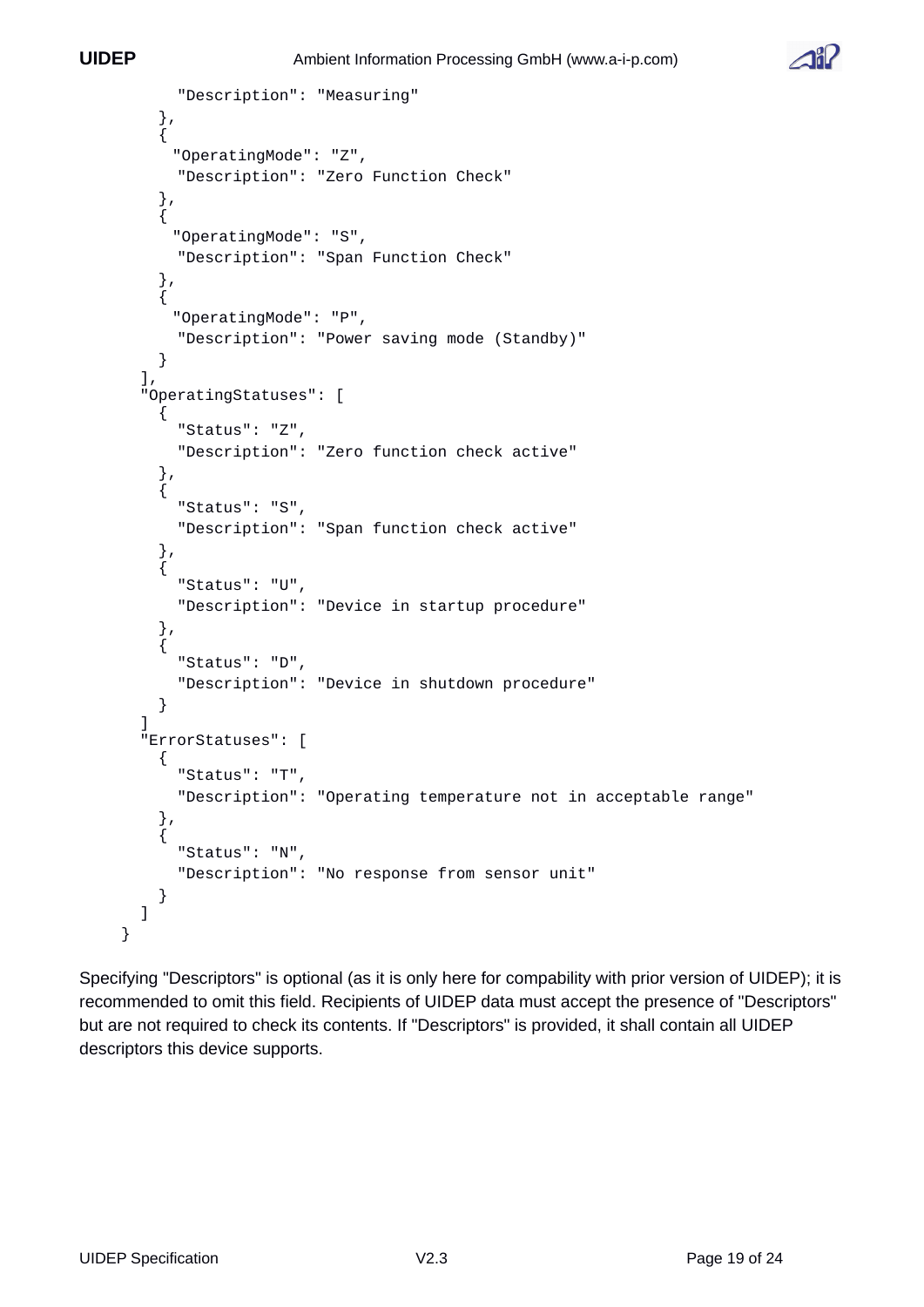

#### <span id="page-19-0"></span> **3.9. Service for clock synchronisation**

Supported http-method: GET Current timestamp: /currenttime

```
Example:
{
 "CurrentTime": "2015-11-18T10:22:05.000+01:00",
 "TimeSynchronized": true
}
```
This service allows comparing the system's own clock with the clock of the communication partner, to check if the time difference is within acceptable limits.

If there is a time difference, the system can choose to

- ignore the time difference
- compensate for the difference in the timestamp of measured values
- discard the values

This concerns only the requests for historical data. When requesting current measured values, the system can simply use its own clock as time reference and ignore the communication partner's timestamp.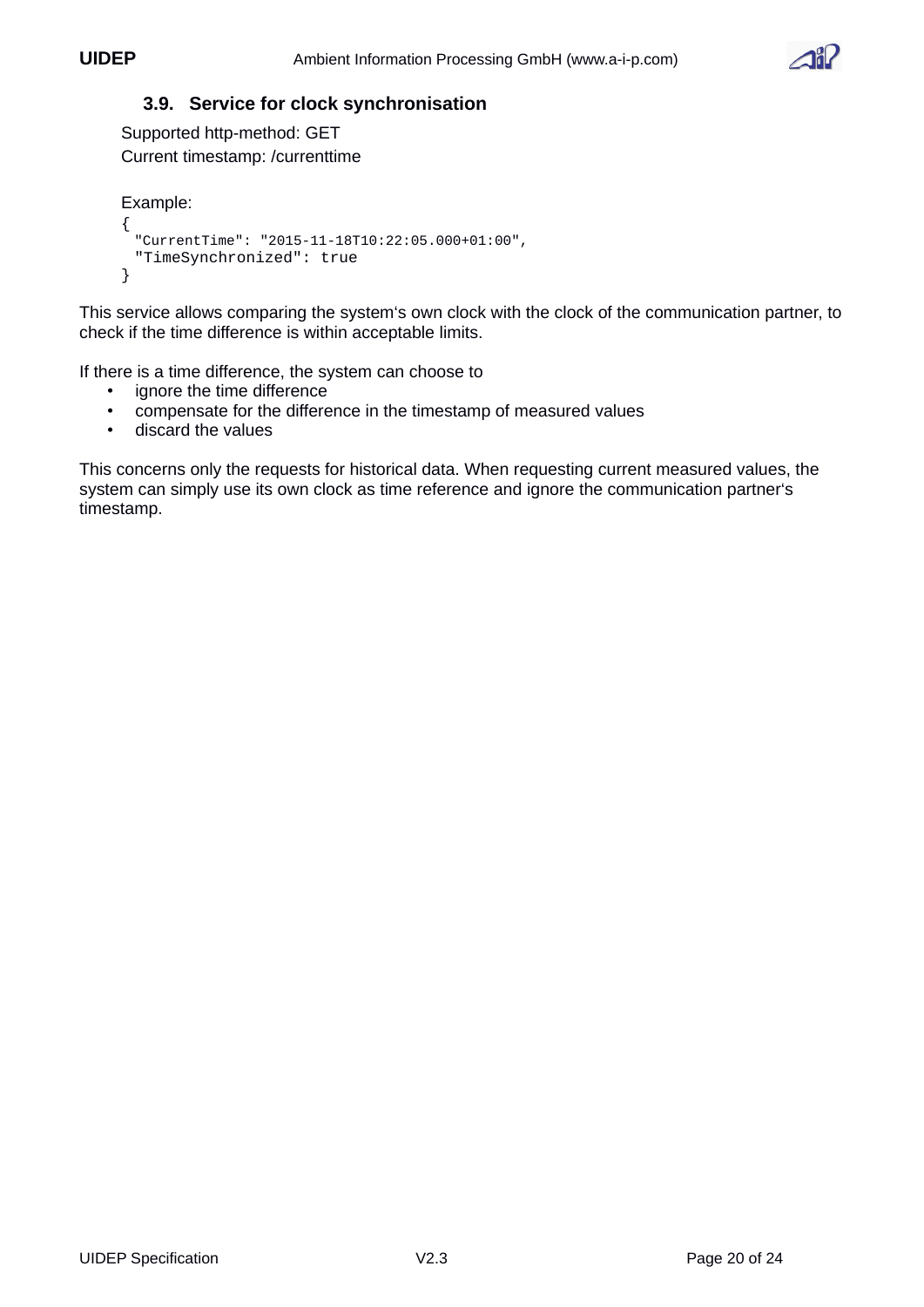

# <span id="page-20-0"></span> **4. List der Descriptors**

| Descriptor          | <b>Type</b>                | Description                                                | Level                                 |
|---------------------|----------------------------|------------------------------------------------------------|---------------------------------------|
| Active              | <b>Boolean</b>             | Active-Flag                                                | Device                                |
| AmsType             | String                     | Type of automated measuring system (data logger)           | <b>Station</b>                        |
| AvgTime             | Integer                    | Averaging interval in seconds                              | Value                                 |
| ChkTime             | String (ISO-<br>Timestamp) | Timestamp of a function check                              | Function<br>check                     |
| CheckValue          | Float                      | Value of a function check**                                | FC-Ref                                |
| Component           | String                     | Component (Parameter) - Description                        | Comp.                                 |
| Components          | Array                      | List of Components                                         | Device                                |
| Configurat<br>ion   | Object                     | Configuration data (device specific)                       | Org.,<br>Station,<br>Device,<br>Comp. |
| CurrentSet<br>ting  | variable                   | Current value of a configuration setting                   | Config.                               |
| CurrentTim<br>e     | String (ISO-<br>Timestamp) | Current time of the device's internal clock                | Device                                |
| DataType            | String                     | Data type of a configuration setting                       | Config.                               |
| Descriptio<br>n     | String                     | Description of a state of mode                             | Mode,<br><b>State</b>                 |
| Descriptor<br>S     | Array                      | List of the supported descriptors                          | Device                                |
| Device              | String                     | Device type                                                | Device                                |
| Devices             | Array                      | List of devices per station                                | <b>Station</b>                        |
| <b>DevURL</b>       | String                     | Base URL for UIDEP related services of the device          | Device                                |
| Documents           | Array <string></string>    | List of available documents                                | <b>Station</b>                        |
| ErrorStatu<br>ses   | Array                      | List of possible error status                              | Device                                |
| ErrSts              | Array <string></string>    | List of applicable error status                            | Value                                 |
| EventText           | <b>String</b>              | Descriptive text of an event notification                  | EN                                    |
| EventType           | <b>String</b>              | Type of an event notification                              | EN                                    |
| Features            | Object                     | List of supported features                                 | Device                                |
| FunctionCh<br>ecks  | Array                      | List of function checks                                    | Comp.                                 |
| ID                  | String                     | Component-ID (unique, not necessarily descriptive)         | Comp.                                 |
| IntSts              | Array <string></string>    | List of applicable internal statuses                       | Value                                 |
| LastCalibr<br>ation | String (ISO-<br>Timestamp) | Date of the most recent "real" calibration                 | Device                                |
| MaxLength           | Integer                    | Maximum length of the configuration setting of type String | Conf.                                 |
| MaxSetting          | Float                      | Maximum allowed value of the configuration setting         | Conf.                                 |
| MaxValue            | variable                   | Largest measured value within the averaging period         | Value                                 |
| MeasuredVa<br>lues  | Array                      | List of measured values                                    | Comp.                                 |
| MinSetting          | Gleitkomma                 | Minimum allowed value of the configuration setting         | Conf.                                 |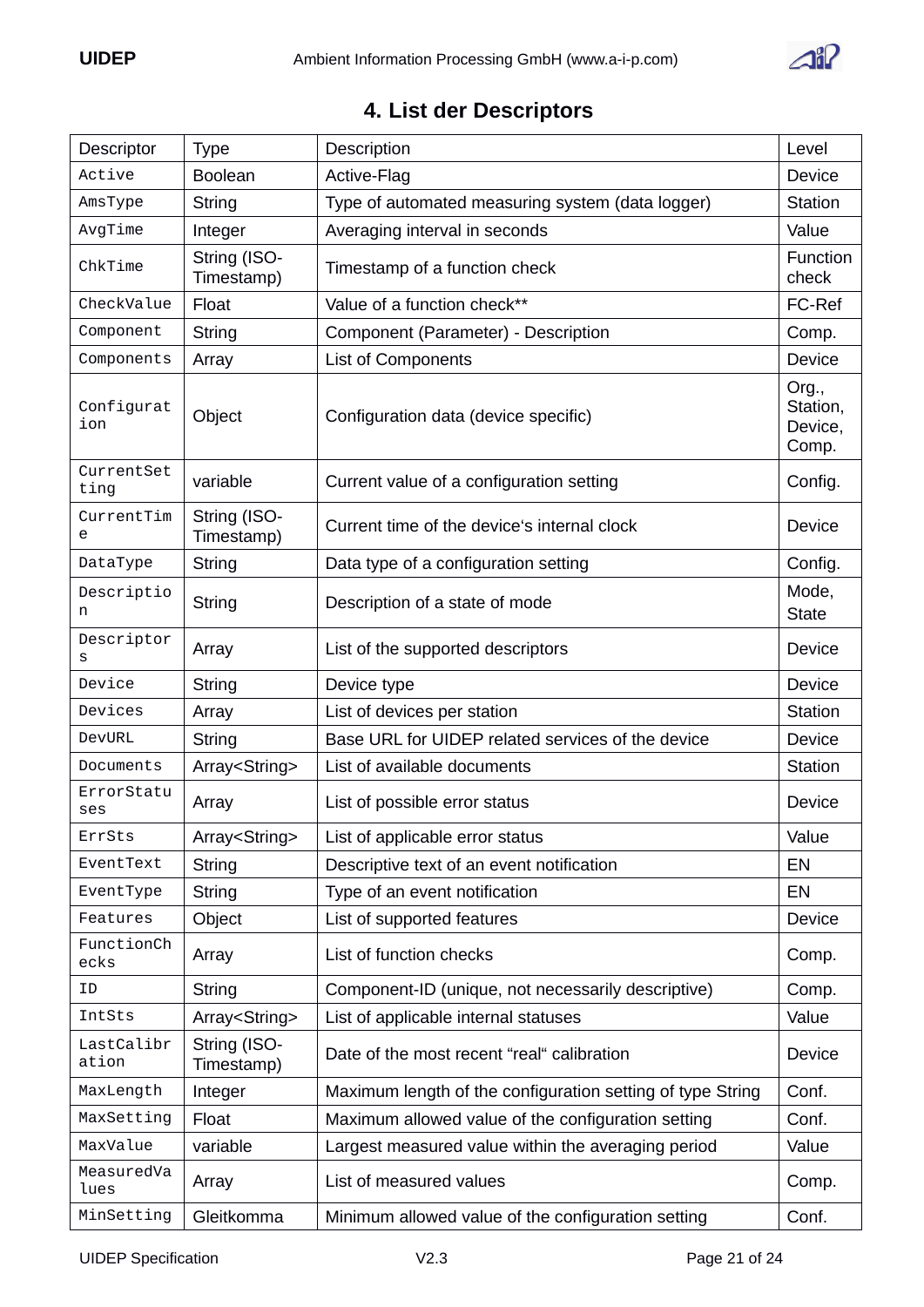

| MinValue              | variabel                    | Least measured value within the averaging period                                            | Value                     |
|-----------------------|-----------------------------|---------------------------------------------------------------------------------------------|---------------------------|
| NominalVal<br>ue      | Float                       | Nominal value of the function check**                                                       | FC-Ref                    |
| Notificati<br>onURL   | <b>String</b>               | URL of the network center (for event notifications)                                         | Org.                      |
| OperatingM<br>ode     | <b>String</b>               | Operating Mode ("M"=Measurement, "Z"=Zero, "S"=Span,<br>$\ldots$                            | Comp.                     |
| OperatingM<br>odes    | Array                       | List of possible operating modes                                                            | Device                    |
| OperatingS<br>tatuses | Array                       | List of possible operating statuses                                                         | Device                    |
| <b>OpSts</b>          | Array <string></string>     | List of applicable operating statuses                                                       | Value                     |
| Organisati<br>on      | String                      | Name of the organisation                                                                    | Org.                      |
| RefNo                 | Integer                     | Number of the test point (0=Zero, 1=Span, )**                                               | FC-Ref                    |
| Refs                  | Array                       | List of the test points of an automatic function check                                      | <b>FC</b>                 |
| Services              | Array                       | List of supported services                                                                  | Device,<br><b>Station</b> |
| <b>SN</b>             | String                      | Serial number                                                                               | Device                    |
| Station               | String                      | Station name (unique identifier)                                                            | Station                   |
| StationURL            | String                      | Base URL for UIDEP related services of the data logger                                      | <b>Station</b>            |
| Status                | <b>String</b>               | Status code for self description                                                            | <b>Status</b>             |
| StdDev                | Float                       | Standard deviation within the averaging period                                              | Value                     |
| StoragePer<br>iod     | Integer                     | Storage duration of aggregated values (in seconds)                                          | Aggr.                     |
| Time                  | String (ISO-<br>time stamp) | Timestamp of measurement / end of aggregation period                                        | Value                     |
| TimeSynchr<br>onized  | <b>Boolean</b>              | True if the device's clock is synchronized with an official<br>time source (NTP or similar) | Device                    |
| UIDEPVersi<br>on      | <b>String</b>               | Supported UIDEP version                                                                     | Device                    |
| Unit                  | <b>String</b>               | Unit                                                                                        | Comp.                     |
| Valid                 | <b>Boolean</b>              | Validity flag                                                                               | Value                     |
| Value                 | Float                       | Measured value / Averaged value                                                             | Value                     |
| Version               | <b>String</b>               | Software version                                                                            | Station                   |
|                       |                             |                                                                                             |                           |

\*\* … If there is more than one test point, RefNo refers to the applicable test point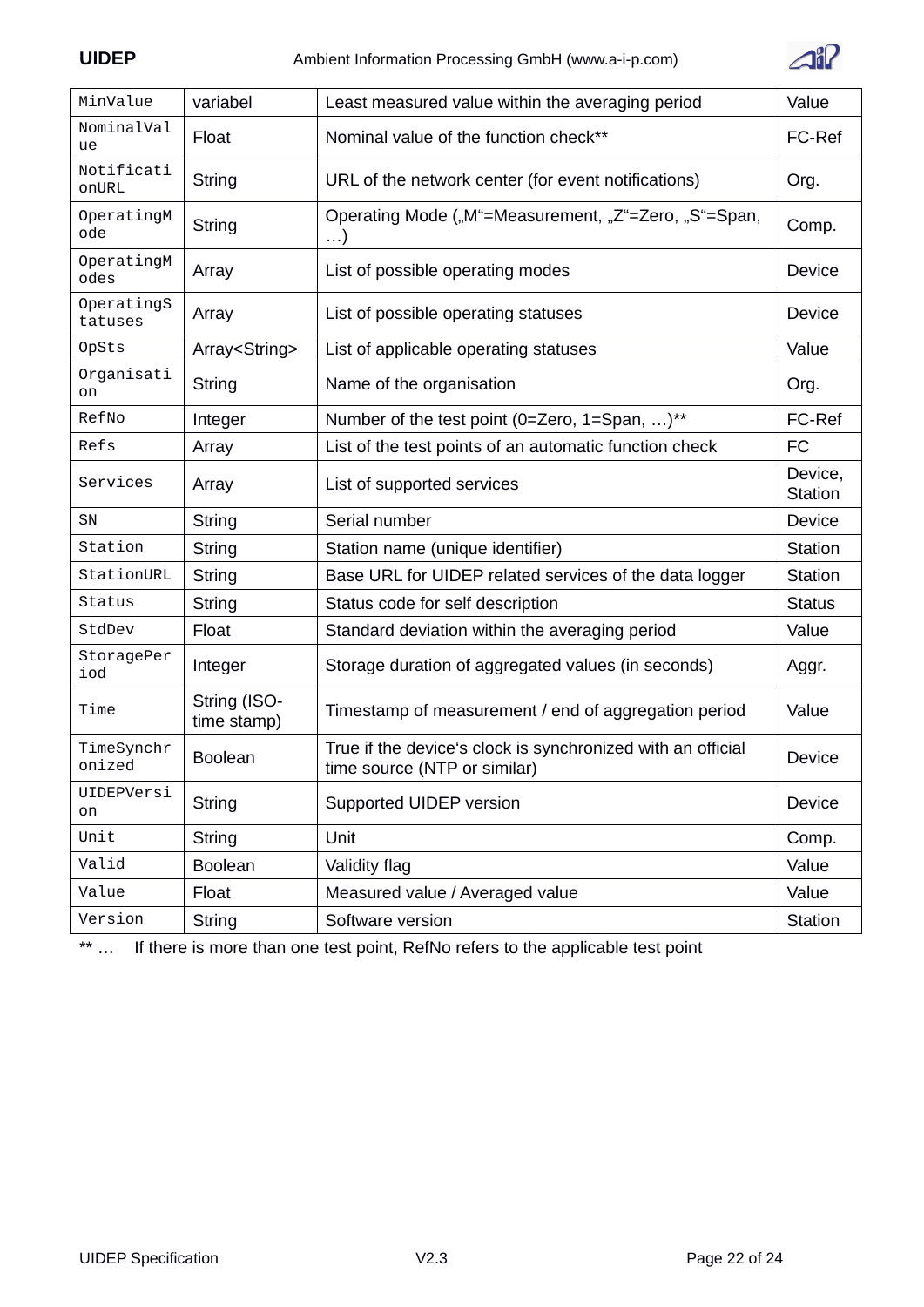

# **5. Device detection protocol**

The device detection protocol allows automatic detection and integration of analyzers in the local LAN of a station.

The main purpose is to allow the data logger to automatically detect and configure new analyzers in the network. It's also conceivable that one analyzer automatically detects another analyzer and uses it to compensate the measured values for cross-sensitivity.

#### **Delimitation: Detection of data loggers from the network center, IPv6**

For the detection protocol to work, both the sender and the reciever of the UDP broadcast must reside in the same network segment. This is usually the case for a station-internal network, but not for data loggers and the monitoring network center. By switching from IPv4 broadcasts to IPv6 multicasts, this limit could be overcome in the future. For that reason, this description includes the response of a data logger to such a message.

Device detection is implemented by a UDP broadcast on port 4120 having this content (ASCII): UIDEP-DEVICE-DISCOVERY

UIDEP-enabled devices, which support the detection protocol, respond with a UDP message to the sender<sup>[2](#page-22-0)</sup>; this response contains the basic information about the device in JSON format (UTF-8 encoded).

These desciptors can be used:

Device, SN, DevURL, Version, Components, ID, Component

A data logger responding to such a request can also use these descriptors:

Station, StationURL, AmsType, Version, DeviceList

Example for an analyzer's response:

```
{
 "Device":"Horiba APNA/370",
 "SN":"12345678",
 "DevURL":"http://192.168.11.15:8080/uidep",
 "Components": [
    {
      "ID":"178",
       "Component": "NO2"
    },
    {
       "ID":"179",
       "Component": "NO"
    }
 ]
```
}

<span id="page-22-0"></span><sup>2</sup> Up to version V2.2 of the UIDEP specification, the responses to the broadcast were to be sent to port 4120 of the sender, but the majority of implementers let their devices return the response to the port from which the broadcase was sent, which is also easier to implement on the side of the data logger. Therefore, from V2.3 of the UIDEP specification, the response is to be sent to the port from which the broadcast was sent.